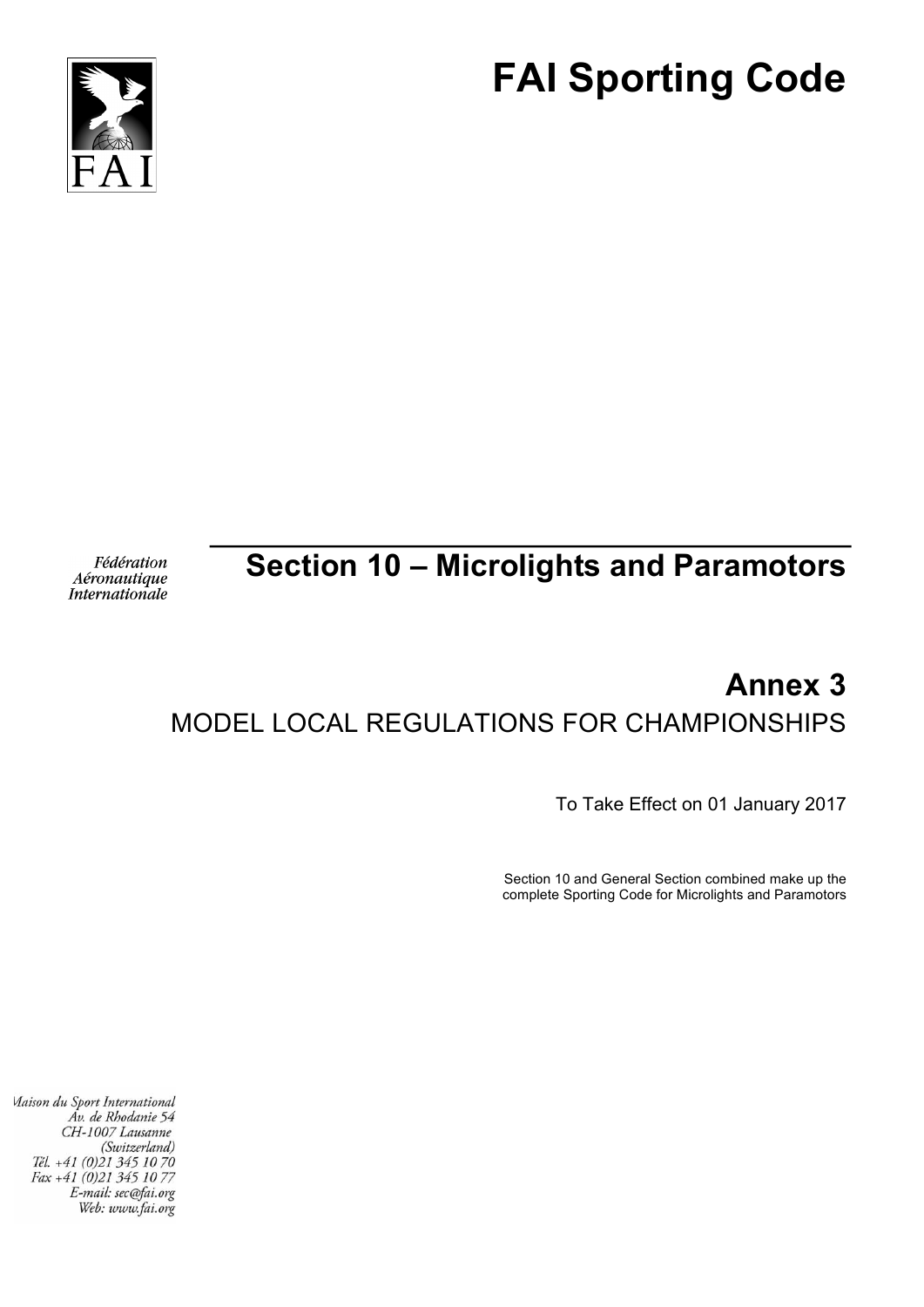### **FEDERATION AERONAUTIQUE INTERNATIONALE MSI - Avenue de Rhodanie 54 – CH-1007 Lausanne – Switzerland**

### Copyright 2017

All rights reserved. Copyright in this document is owned by the Fédération Aéronautique Internationale (FAI). Any person acting on behalf of the FAI or one of its Members is hereby authorised to copy, print, and distribute this document, subject to the following conditions:

- **1. The document may be used for information only and may not be exploited for commercial purposes.**
- **2. Any copy of this document or portion thereof must include this copyright notice.**
- **3. Regulations applicable to air law, air traffic and control in the respective countries are reserved in any event. They must be observed and, where applicable, take precedence over any sport regulations**

Note that any product, process or technology described in the document may be the subject of other Intellectual Property rights reserved by the Fédération Aéronautique Internationale or other entities and is not licensed hereunder.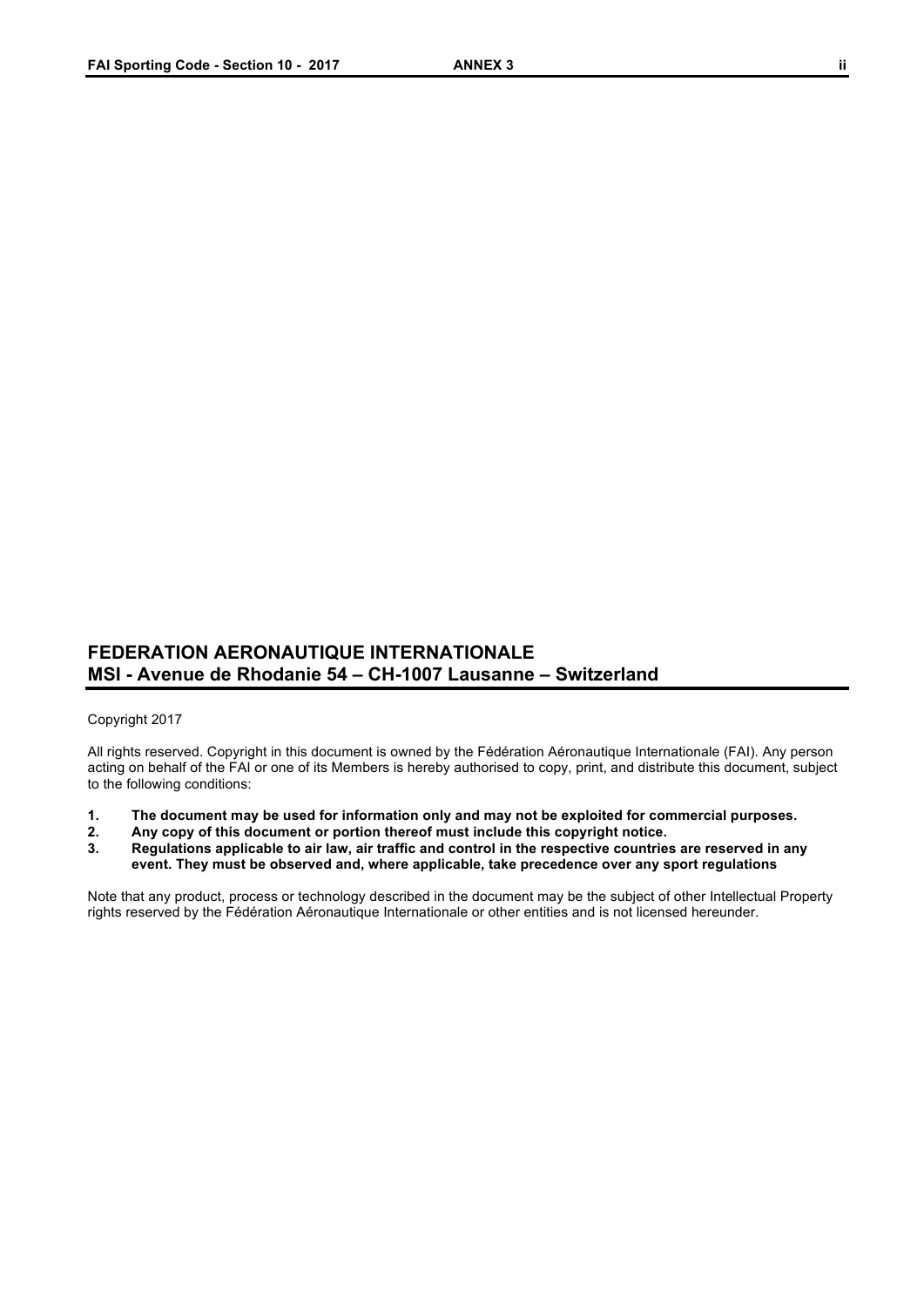# **Annex 3 to SECTION 10**

## **MODEL LOCAL REGULATIONS**

# FOR THE ....<sup>th</sup> **MICROLIGHT / PARAMOTOR CHAMPIONSHIPS**

# ON BEHALF OF THE FÉDÉRATION AÉRONAUTIQUE INTERNATIONALE

Organizer Address:

Tel:

FAX:

E-mail

Official Web Site

### **AUTHORITY**

These Local Regulations combine the General Section and Section 10 of the FAI Sporting Code with regulations and requirements specific to this championship. The FAI Sporting Code shall take precedence over the Local Regulation wording if there is omission or ambiguity.

### **CLARIFICATION**

Classes AL1, AL2, WL1 and WL2 are "Microlights" and classes PF1, PF2, PL1 and PL2 are "Paramotors"

### **CONTENTS**

| 1.    |  |
|-------|--|
| 1.1   |  |
| 1.2   |  |
| 1.3   |  |
| 1.4   |  |
| 1.5   |  |
| 1.5.1 |  |
| 1.5.2 |  |
| 1.6   |  |
| 1.7   |  |
| 1.8   |  |
| 1.9   |  |
| 1.10  |  |
| 1.11  |  |
| 1.12  |  |
| 1.13  |  |
| 1.14  |  |
| 1.15  |  |
|       |  |
| 2.1   |  |
| 2.2   |  |
| 2.3   |  |
| 2.4   |  |
|       |  |
| 3.1   |  |
| 3.2   |  |
| 3.3   |  |
| 3.4   |  |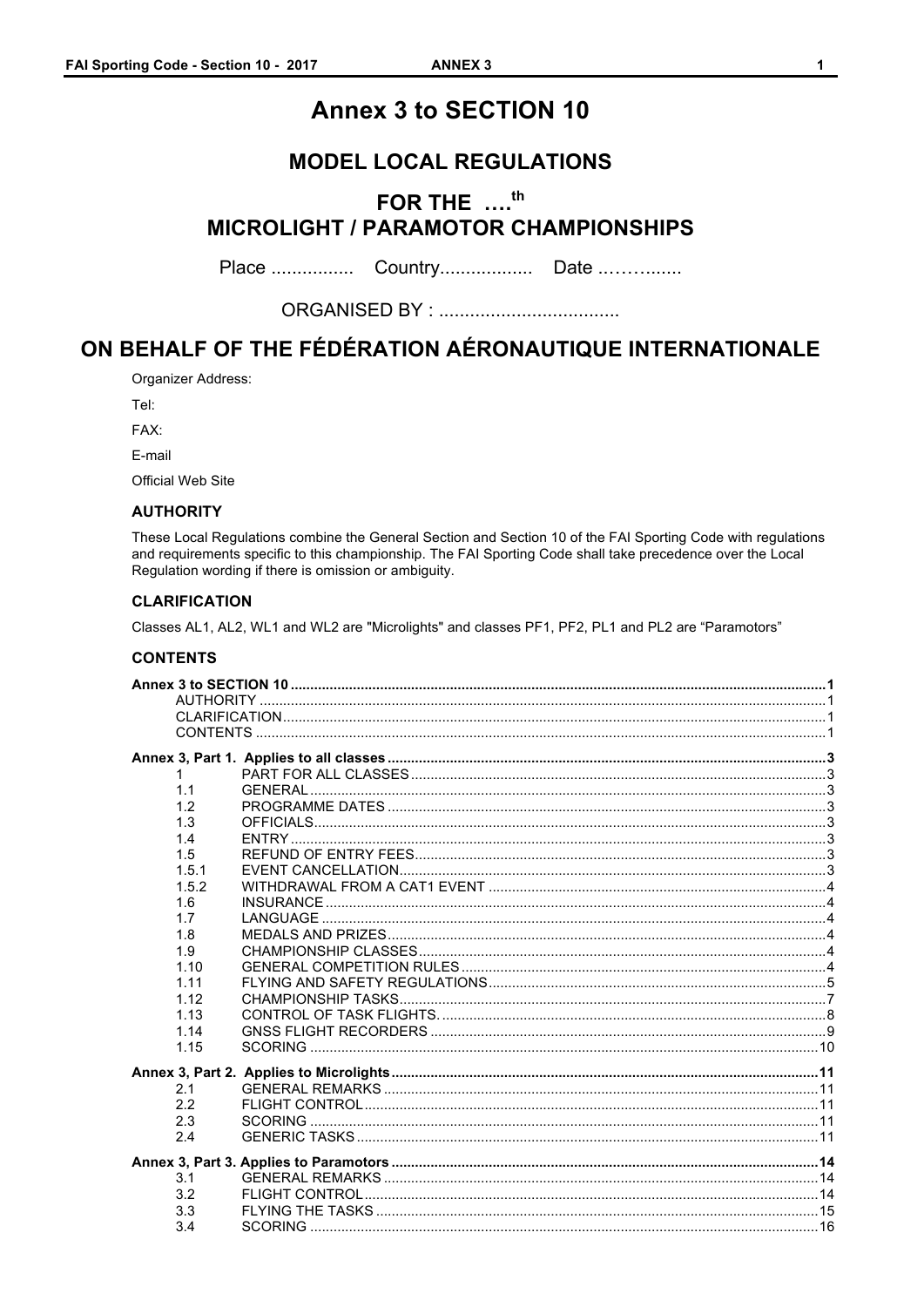##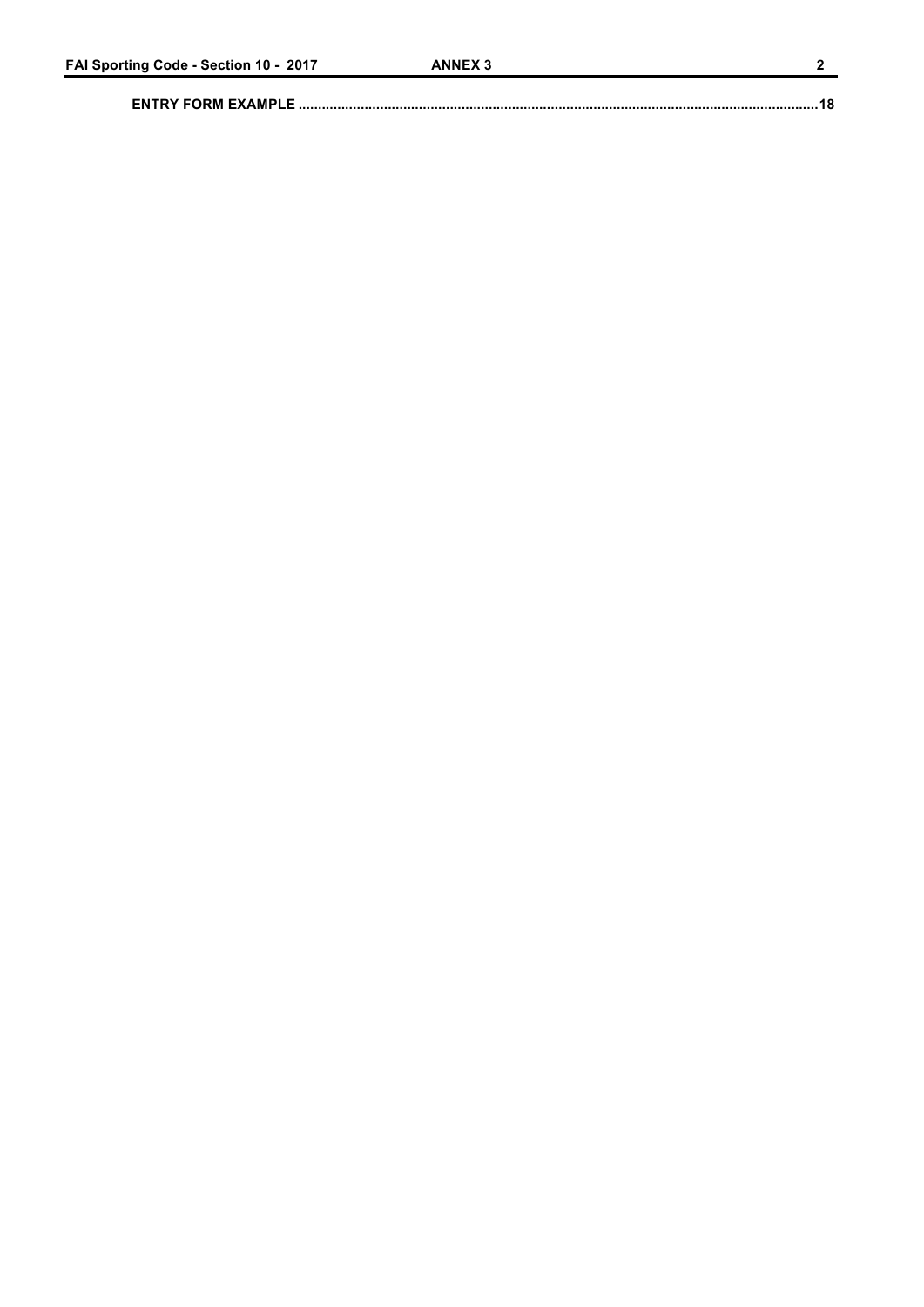# **Annex 3, Part 1. Applies to all classes**

### **1 PART FOR ALL CLASSES**

#### **1.1 GENERAL**

The purpose of the championships is to provide good and satisfying contest to determine the champion in each class and to reinforce friendship amongst pilots and nations (S10 4.2).

### **1.2 PROGRAMME DATES**

| Training, aircraft inspection, registration:<br> |
|--------------------------------------------------|
|                                                  |
|                                                  |
|                                                  |
|                                                  |
|                                                  |
|                                                  |
|                                                  |
|                                                  |
|                                                  |
|                                                  |
|                                                  |

(Give nationality of Jury and Stewards)

### **1.4 ENTRY**

**1.3 OFFICIALS**

The Championships are open to all Active Member and Associate Member countries of FAI who may enter:

For Microlight championship ........... (put number) pilots plus one all-female crew in each class.

For Paramotor championship ........... (put number) pilots plus one all-female crew in the PF & PL classes, plus one wheelchair bound pilot in class PL1.

- Entries must be made on the official Entry Form.
- If applications, with fees paid, are not received by .............*(date)*, the entry may be refused.
- The entry fee is:

...................…... *(currency & value)* for pilot in each class except *(write the exception if any)*

...................…... *(currency & value)* for each co-pilot or navigator

...................…... *(currency & value)* for each Team Leaders and accompanying persons.

...................…... *(currency & value)* Other *(if any)*.

The entry fee includes: *(add or delete as appropriate)*:

- Competition operations (setting, controlling and evaluating the tasks)
- All competition materials (maps, task descriptions, control point atlases, etc.)
- Free use of the airport and free entry to all official events.
- Camping place for each team with water, electricity and one tent
- Preferential prices to eat

The entry fee is to be transferred before .............. *(date)* to .................*(Bank details)*

### **1.5 REFUND OF ENTRY FEES**

### **1.5.1 EVENT CANCELLATION**

If a CAT 1 event is cancelled or does not take place, all entry fees that have been paid shall be returned in full and no CIMA sanction fees are due.

If a CAT 1 event is stopped by Jury decision or by force majeure, a portion of the entry fees, to be determined by the CMA bureau, shall be returned. In this instance, CIMA sanction fees shall be paid in full.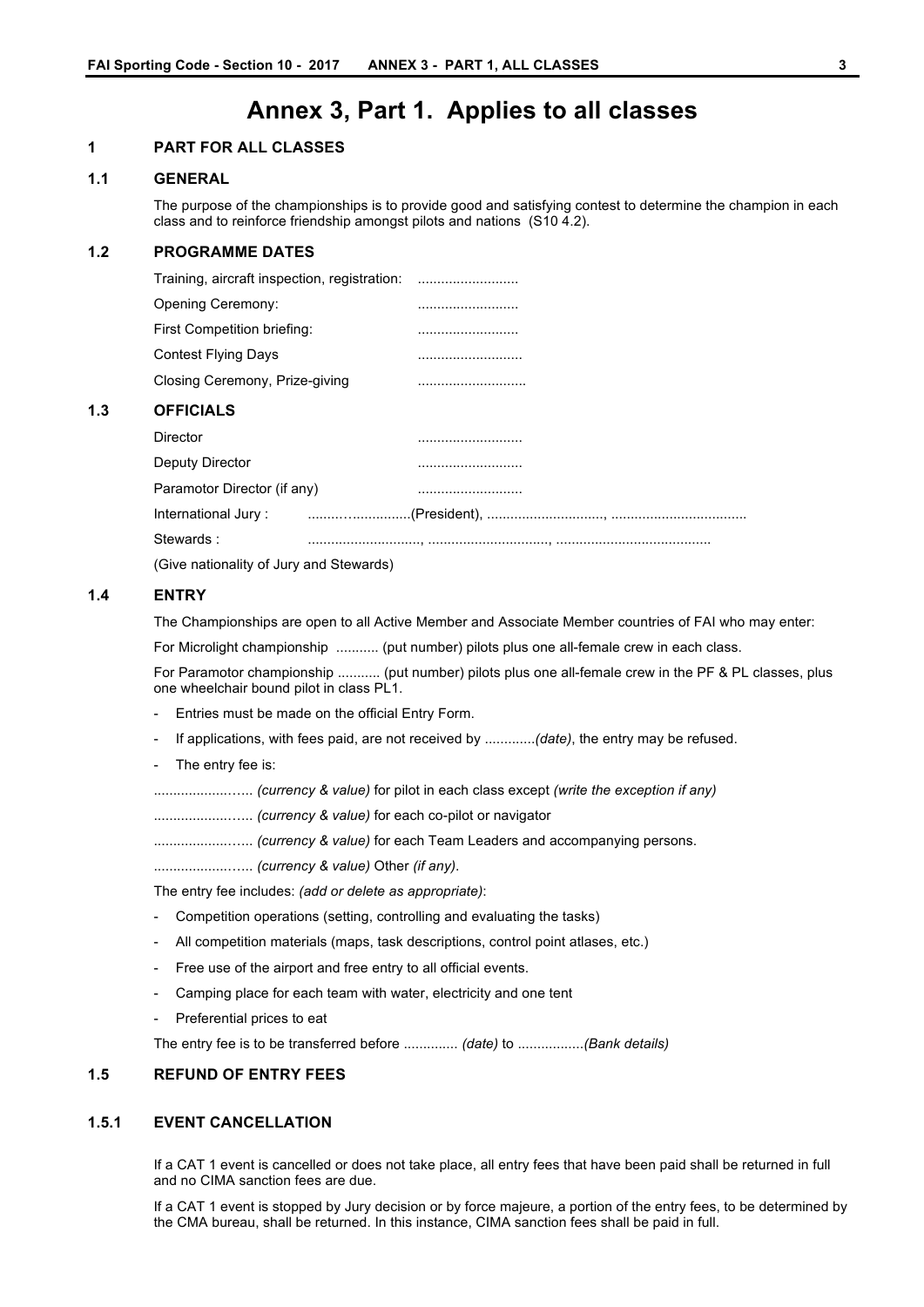### **1.5.2 WITHDRAWAL FROM A CAT1 EVENT**

Participants who withdraw from a CAT1 championship before the start of the official practice period shall be entitled to a refund of part of their entry fees according to the scale below. In this instance, no CIMA sanction fees are due.

30 days (or more) before = 100%

29 days (or less) before = 50%

Participants who withdraw after the start of the official practice period shall receive no refund and CIMA sanction fees shall be paid in full.

#### **1.6 INSURANCE**

Third party insurance of minimum ........ *(currency & value)* is obligatory. Personal accident insurance for team members and insurance against damage to aircraft are highly recommended. Documentary proof of insurance as specified on the Entry Form must be presented to the Organizers at Registration. (GS. 3.9.6)

### **1.7 LANGUAGE**

The official language of the Championships is English.

### **1.8 MEDALS AND PRIZES**

FAI medals will be awarded to:

- Pilots placed first, second and third in each class (including PF1f if in compliance with S10 4.3.2).
- National teams placed first, second and third.
- FAI Diplomas will be awarded for those placed first to tenth.

Other trophies *(if any)* will be also awarded for .............. *(describe)*.

### **1.9 CHAMPIONSHIP CLASSES**

The Championships may be held in the following classes (S10 1.5):

WL1, WL2, AL1, AL2, GL1, GL2, PF1m + PF1f, PF2, PL1 and PL2

Each class is a championship in its own right and as far as possible interference of one class by another shall be avoided.

### **1.9.1 CLASS VIABILITY**

For a championship to be valid there must be competitors from no less than 4 countries in a class, ready to fly the first task, and must start a minimum of one task. (S10 4.3.2)

#### **1.9.2 CHAMPIONSHIP VALIDITY**

The title of Champion in any class shall be awarded only if there have been at least 6 separate tasks.

### **1.10 GENERAL COMPETITION RULES**

### **1.10.1 REGISTRATION**

On arrival the team leader and members shall report to the Registration Office to have their documents checked and to receive supplementary regulations and information. The following documents are required:

- Pilot License and qualifications.
- Evidence of competitor's identity.
- Valid FAI Sporting License for pilot and navigator.
- Aircraft Certificate of Airworthiness or Permit to Fly.
- Minimum speed declaration (not required for Paramotors or foot-launched Microlights).
- Evidence of conformity to class rules.
- Certificate of Insurance.
- Receipt for payment of entry fees.
- The Registration Office will be open as indicated on the information board.

Registration forms may be inspected by Team Leaders on request prior to the start of competition flying.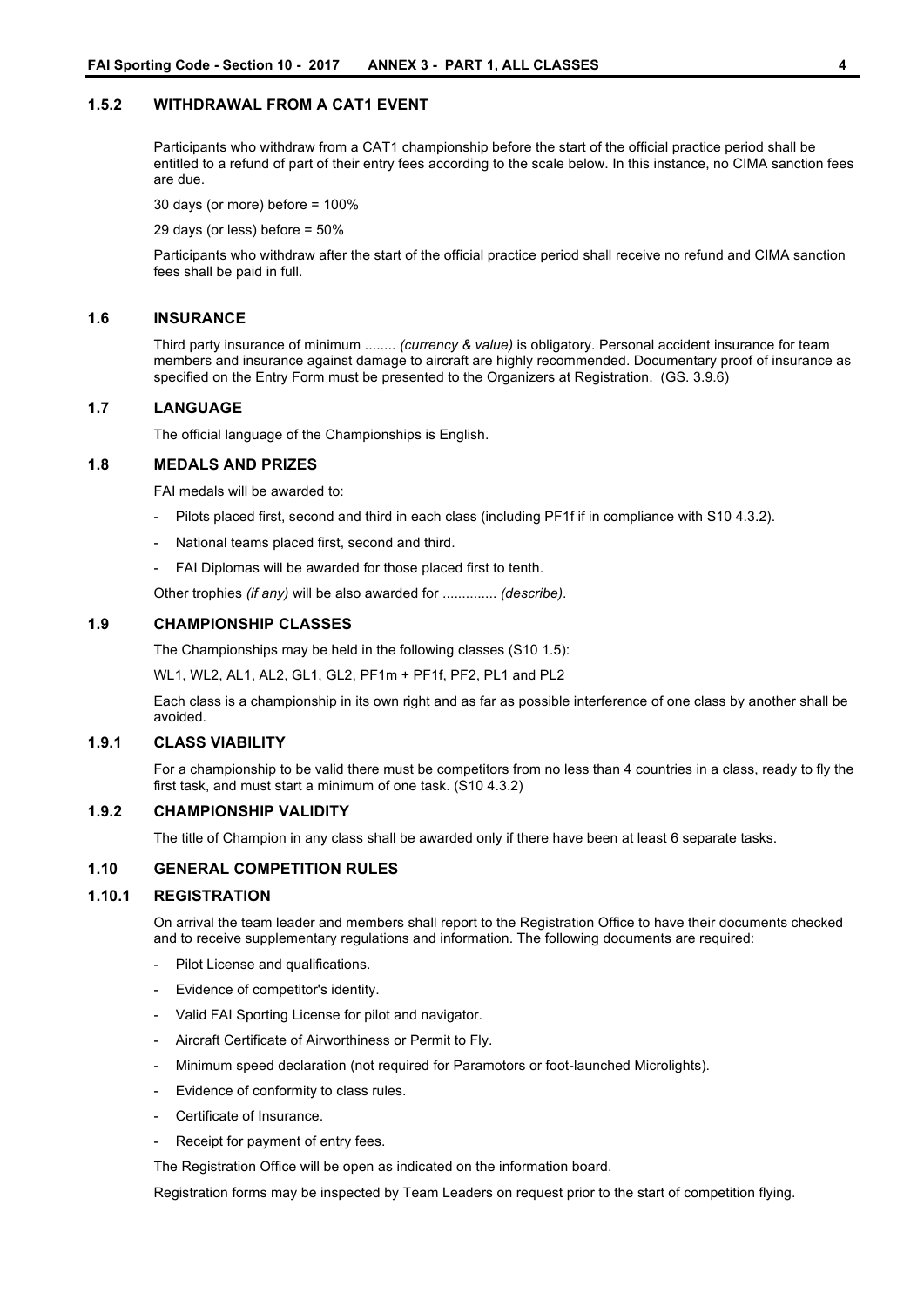#### **1.10.2 PILOT AND NAVIGATOR QUALIFICATIONS**

A competing pilot shall be of sufficient standard to meet the demands of an international competition and hold a valid pilot license or equivalent certificate. Both pilot and navigator must hold an FAI Sporting License issued by his own NAC. The navigator must have reached the age of 14 years.

### **1.10.3 AIRCRAFT AND ASSOCIATED EQUIPMENT**

Aircraft and equipment provided by the competitor must be of a performance and standard suitable for the event.

Each aircraft must possess a valid Certificate of Airworthiness or Permit to Fly not excluding competition flying. This document must be issued in or accepted by the country of origin of the aircraft or the country entering it or the country of the organisers. The aircraft must comply with the FAI definition of a Microlight or Paramotor at all times (S10 1.3).

The aircraft shall fly throughout the championships as a single structural entity using the same set of components as used on the first day except that propellers may be changed provided that the weight limit is not exceeded and the Certificate of Airworthiness or Permit to Fly is not invalidated. (S10 4.17.4)

All aircraft must be made available during the Registration period for an acceptance check in the configuration in which they will be flown. The organisers have the right to inspect for class conformity and airworthiness and, if necessary, ground any aircraft for safety reasons at any time during the event.

All aircraft must be equipped with a simple method of sealing the fuel tank.

### **1.10.4 TEAM LEADER RESPONSIBILITIES**

The team leader is the liaison between the organisers and his team. He is responsible for the proper conduct of his team members, for ensuring that they do not fly if ill or suffering from any disability which might endanger the safety of others and that they have read and understand the rules.

### **1.10.5 STATUS OF RULES AND REGULATIONS**

Once competition flying on the first day has started:

- No rules or regulations may be changed. Any additional requirements within the rules needed during the event will not be retrospective. (S10 4.9.4).
- Competitors may not be substituted, change to another class nor change their aircraft.

### **1.10.6 PRACTICE & REST DAYS**

An official practice period of not less than 2 and not more than 5 days immediately preceding the opening of the Championships shall be made available to all competitors. All the infrastructure for the competition (camping, maps, offices, scoring...) shall be ready for the first day of the official practice period. If practicable, on at least one practice day a task should be flown under competition conditions to test the integrity of the organisation. The scores thus generated shall not be counted. (S10 4.7.3)

Rest days will only be held on account of bad weather or unforeseen emergency.

### **1.10.7 COMPLAINTS**

A competitor who is dissatisfied on any matter may, through his team leader, make a complaint in writing to the **Director** 

Complaints shall be made, and dealt with, without delay but in any case must be presented not later than 6 hours after the respective Provisional Score sheet has been published, not counting the time between 22:00 and 07:00, except for the tasks of the last competition day, or for Provisional Score sheets published on or after the last competition day, when the time limit is 2 hours.

A complaint that could affect a task result must be dealt with and answered in writing before any official score sheet is issued. All complaints and their responses must be published on the official notice board. (S10 4.36)

### **1.10.8 PROTESTS**

If the competitor is dissatisfied with the decision about its Complaint, the Team Leader may make a protest to the Director in writing and accompanied by the protest fee of .......... *(currency & value)*. The fee is returnable if the protest is upheld or withdrawn before the start of the proceedings. A protest may be made only against a decision of the Championship Director.

A protest must be presented not later than 6 hours after the respective Official score sheet has been published, except for the tasks of the last competition day, or for Official Score sheets published on or after the last competition day, when the time limit is 2 hours. The night time between 22:00 and 07:00 is never included. (S10 4.36)

### **1.11 FLYING AND SAFETY REGULATIONS**

### **1.11.1 BRIEFING**

Briefings will be held for team leaders and/or competitors on each flying day. The time and place for briefing meetings and any postponements will be prominently displayed.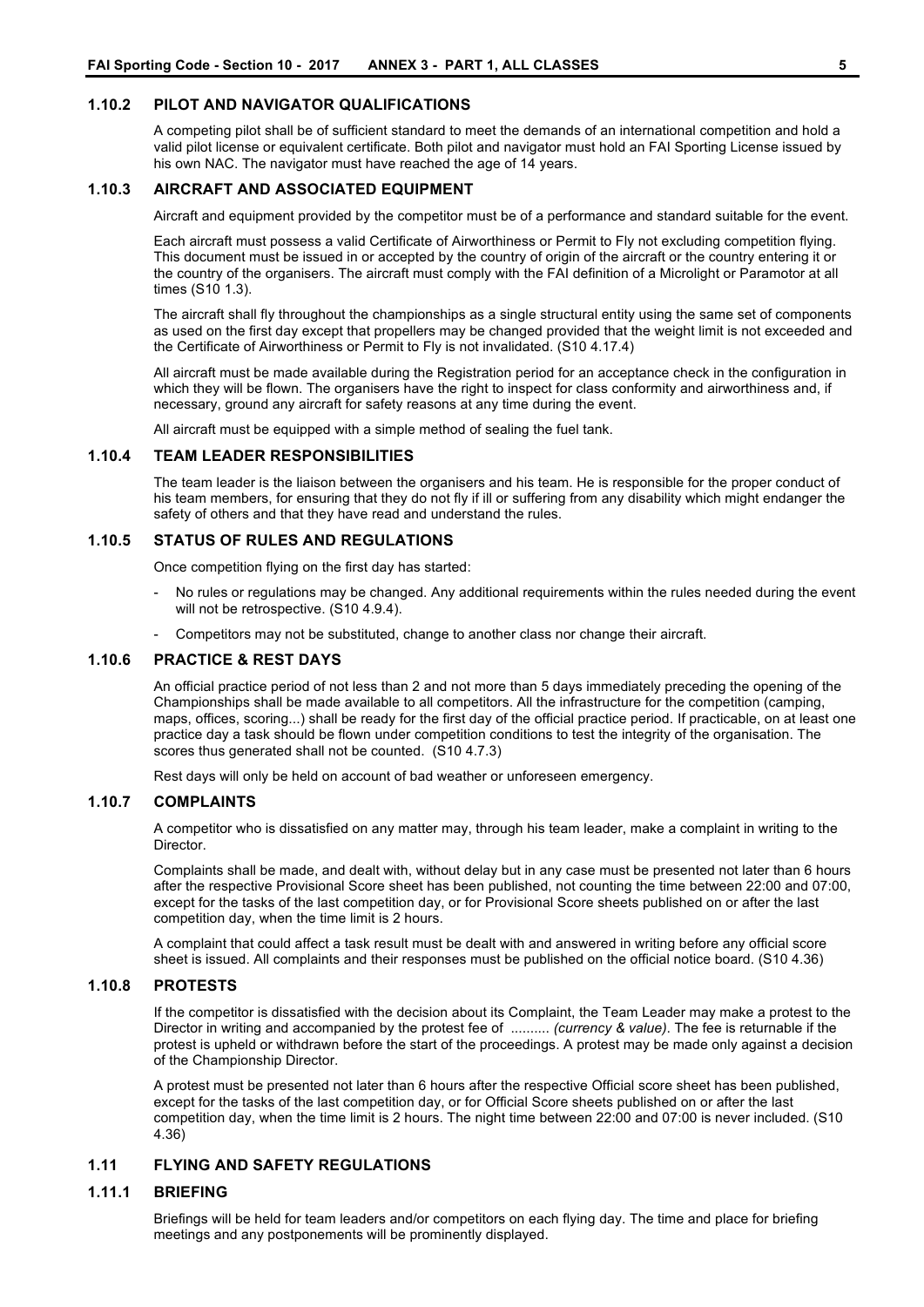All briefings will be in English and be recorded in notes, by tape recorder or video. A Full task description, meterological information, flight safety requirements, penalties and details of any prohibited or restricted flying areas will be given in writing, as a minimum, to team leaders, Jury members and Stewards. (S10 4.21)

Procedures for flight preparation, takeoff, flying the task, landing and scoring together with any penalties will be specified in each task description. (S10 4.21)

Flight safety requirements given at briefing carry the status of regulations. (S10 4.21)

Team Leaders' meetings, in addition to briefings, may be called by the Director, but shall be held within 18 hours if requested by five or more team leaders. (S10 4.22)

#### **1.11.2 COMPLIANCE WITH THE LAW**

Each competitor is required to conform to the laws and to the rules of the air of the country in which the championships are held. (S10 4.23.1)

#### **1.11.3 PREPARATION FOR FLIGHT**

Each aircraft shall be given a pre-flight check by its pilot and may not be flown unless it is serviceable. (S10 4.23.3)

### **1.11.4 FLIGHT LIMITATIONS**

Each aircraft shall be flown within the limitations of its Certificate of Airworthiness or Permit to Fly. Any manoeuvre hazardous to other competitors or the public shall be avoided. Unauthorised aerobatics are prohibited. (S10 4.23.2)

### **1.11.5 DAMAGE TO A COMPETING AIRCRAFT**

Any damage shall be reported to the organisers without delay and the aircraft may then be repaired. Any replacement parts must be replaced by an identical part, except that major parts such as a wing for a paraglider controlled aircraft may be replaced by a similar model or one of lesser performance. Note. Change of major parts may incur a penalty. (S10 4.23.4)

An aircraft may be replaced by permission of the Director if damage has resulted through no fault of the pilot. Replacement may be only by an identical make or model or by an aircraft of similar or lower performance and eligible to fly in the same class.(S10 4.23.5)

### **1.11.6 TEST AND OTHER FLYING**

No competitor may take-off on a competition day from the contest site without the permission of the Director. Permission may be given for a test flight but if the task for that class has started the pilot must land and make a competition take-off on the task. Practising prior to a task is not permitted. (S10 4.25)

#### **1.11.7 FITNESS**

- A pilot may not fly unless fit. Any injury, drugs or medication taken, which might affect the pilot's performance in the air, must be reported to the Director before flying.
- Every nation has the full responsibility to fight against doping. Anti doping control may be undertaken on any competitor at any time.
- The decision to impose anti doping controls may be taken by the FAI, the organiser or the organiser's national authority.
- All relevant information can be found on the FAI Web site: www.fai.org/medical

#### **1.11.8 AIRFIELD DISCIPLINE**

Marshalling signals and circuit and landing patterns will be given at briefing and must be complied with. Non compliance will be penalised.

### **1.11.9 COLLISION AVOIDANCE**

A proper look-out must be kept at all times. An aircraft joining another in a thermal shall circle in the same direction as that established by the first regardless of height separation.

A competitor involved in collision in the air must not continue the flight if the structural integrity of the aircraft is in doubt. (S10 4.24.5)

During a navigation **along a leg**, competitors must not backtrack along the track line against the direction of the task. If there is a need to backtrack, competitors must leave the track line and fly back well clear of it before rejoining the track line at an earlier point.

Backtracking is defined as flying with an angle of greater thaN 90 degrees in respect to the intended flight direction. This limitation is extended to the corridor defined by the width used to score gates in the task.

#### **1.11.10 CLOUD FLYING**

Cloud flying is prohibited and aircraft shall not carry gyro instruments or other equipment permitting flight without visual reference to the ground. (S10 4.24.6)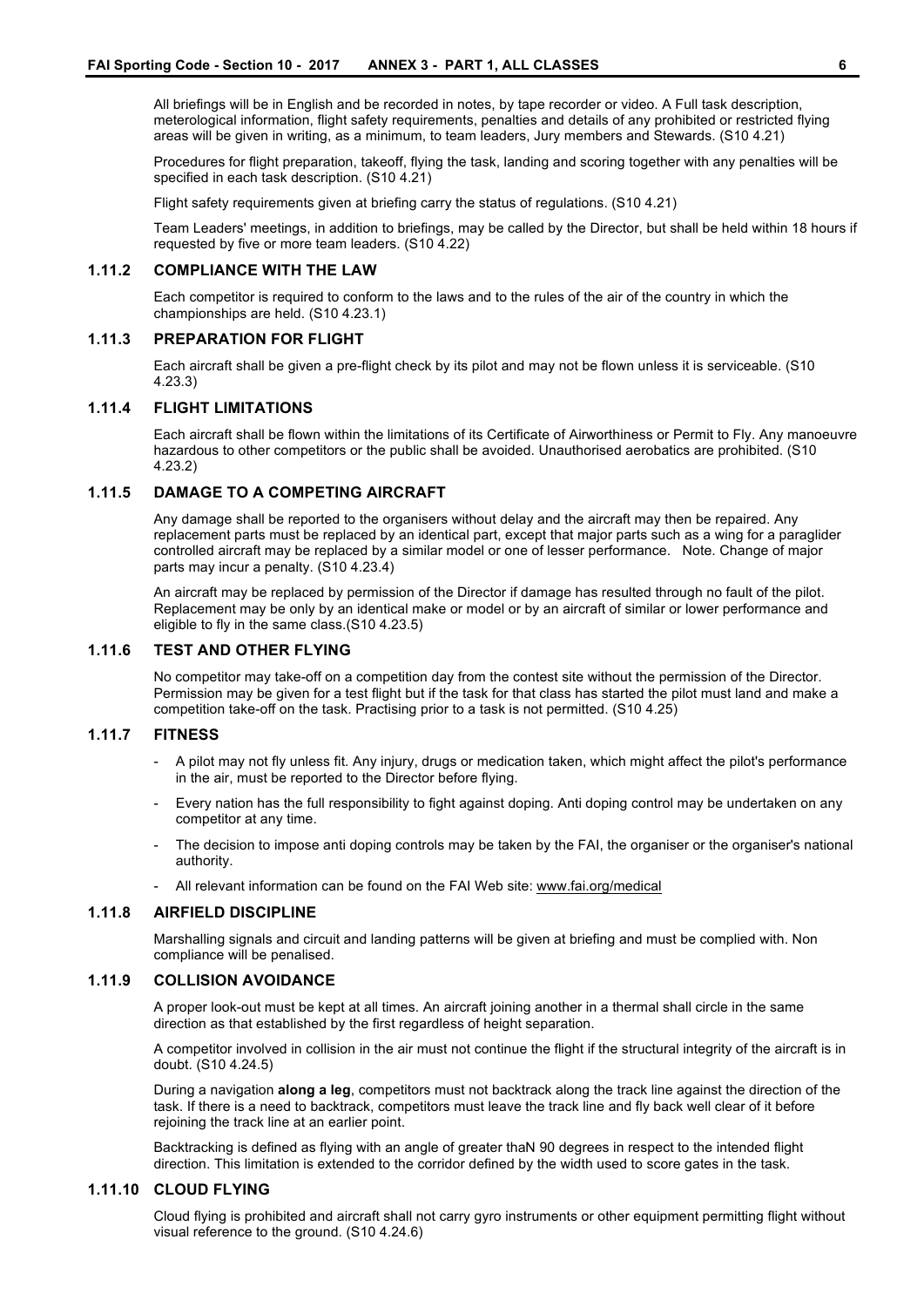### **1.11.11 ELECTRONIC EQUIPMENT**

CIMA approved GNSS flight recorders and ELT's without voice transmission capability are permitted and may be carried. Sealed mobile phones, switched off, may be carried for use after landing or in an emergency, the director must be immediately informed if the seal is broken.

Unless otherwise briefed, then in the period between entering quarantine before flying a task and leaving quarantine after flying a task only materials issued by the organizer, mathematical calculators without any capability for any data transfer, and clocks may be used for preflight preparation and flight control. No other electronic devices with real or potential communication and/or navigation capabilities shall be available to, or accessed by the pilot or crew. (S10 4.27)

All other electronic devices with real or potential communication or navigation capabilities must be declared and approved for carriage by the Championship Director.

A document describing the device will be signed by the competitor when it is being sealed, and the document will be retained by the organization. After the task, provided the seal is not broken, documents will be returned to each competitor when he comes to unseal the device. If a document is still in the possession of the organization at the time of issuing the scores, the competitor will get a 100% task penalty.

Before each task the Director will ask marshals to check for infringements. The penalty is disqualification from the competition.

#### **1.11.12 EXTERNAL AID TO COMPETITORS**

Any help in navigation or thermal location by non-competing aircraft, including a competing aircraft not carrying out the task of their own class is prohibited. This is to ensure as far as possible that the competition is between individual competitors neither helped nor controlled by external aids. (S10 4.26)

### **1.12 CHAMPIONSHIP TASKS**

### **1.12.1 GENERAL**

To count as a valid championship task all competitors in the class concerned will be given the opportunity to have at least one contest flight with time to carry out the task.

A task for each class may be different and a task may be set for all classes. (S10 4.29.5)

A competitor will generally be allowed only one take-off for each task and the task may be flown once only. A competitor may return to the airfield within 5 minutes of take-off for safety reasons or in the event of a GNSS flight recorder failure. In this case a further start may in principle be made without penalty but equally the competitor must not benefit in any way from restarting. Exceptions and penalties will be specified in the Task Description. (S10 4.30)

Precision tasks may be combined with other tasks or set separately.

### **1.12.2 TASK PERIOD**

Times for take-off, closing of take-off windows, turn points and last landing will be displayed in writing. If the start is delayed, given times will be correspondingly delayed unless specifically briefed to the contrary.

### **1.12.3 TASK SUSPENSION OR CANCELLATION**

The Director may suspend flying after take-offs have started, if to continue is dangerous. If the period of suspension is sufficiently long to give an unfair advantage to any competitor, the task shall be cancelled. Once all competitors in a class have taken off or had the opportunity to do so, the task will not be cancelled except for reasons of force majeure. (S10 4.30)

### **1.12.4 TYPES OF TASKS**

Only tasks approved by CIMA or listed in S10 A4 will be used:

- A Flight planning, navigation estimated time and speed. No fuel limitation.
- B Fuel economy, speed range, duration, with limited fuel.
- C Precision

A catalogue of tasks (and their scoring systems) to be implemented during the championship is attached to these local regulations.

### **1.12.5 FLYING THE TASKS**

Any part of a competition task may be flown either

- a along a set course in the direction specified at the briefing,
- b along an in flight decided course in the direction selected by the pilot,
- c according to a local pattern specified at the briefing.

The resulting complete task is the combination of the above.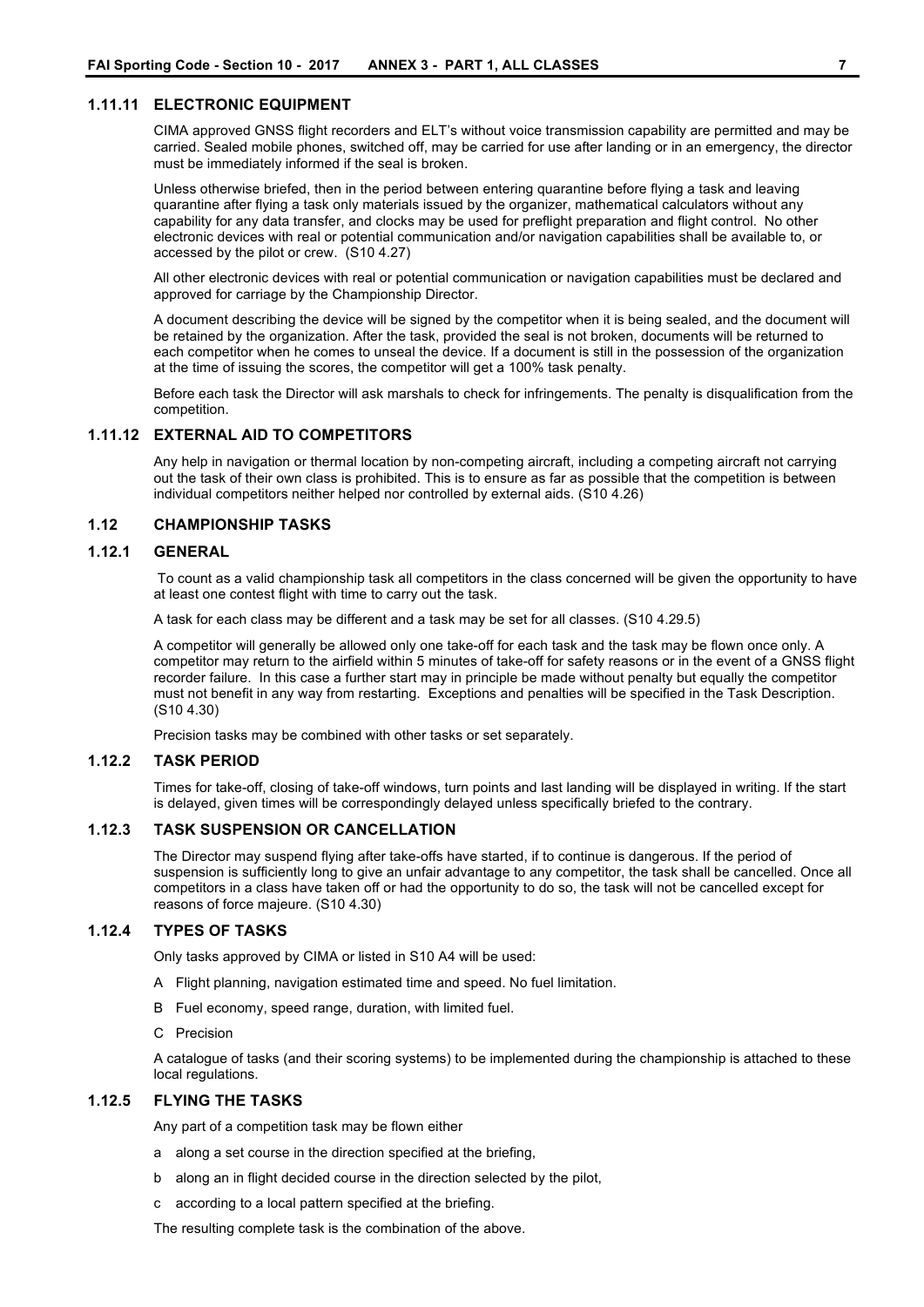Order of take off may be

- a scheduled take off order, balloted by the Organiser,
- open window,
- current championship or reverse championship order

The actual scheduled take off order is annexed to the relevant Task Description.

If a touch and go is required in order to separate parts of a task, details will be given in the Task Description and at the briefing.

#### **1.12.6 OUTLANDINGS**

Outlandings shall be scored zero, unless specifically stated at the briefing. If a pilot lands away from the goal field or from base he must inform the organisers by telephone, with the minimum of delay and at the latest by the closing time of the task. He may break the fuel tank seal and fly home or return by road.

Evidence of the landing place must be obtained from GNSS flight recorder evidence. On return to base he must go immediately to Control with his evidence. Failure to follow this procedure without good reason may result in the pilot not being scored for the task, or charged for any rescue services which have been called out, or disqualification. (S10 4.32)

#### **1.12.7 FLIGHT BOUNDARIES**

Flights terminating beyond the boundaries of the organiser's country shall score only to the point where a straight line between the start point or last turn point and the landing place last cuts the boundary, unless permission is given at briefing to cross such boundaries. (S10 4.33)

### **1.12.8 EMERGENCIES**

A competitor landing to help an injured pilot shall not, at the discretion of the Director, be disadvantaged by this action.

### **1.12.9 THE SECURE AREA**

This is a clearly marked area where the aircraft must be placed from time to time as instructed by the director. Once in the Secure Area and without the expressed permission of the director, no aircraft may be touched for any reason other than to remove it from the Secure Area. Competitors who do not respect the rules of the Secure Area may be liable to penalty.

### **1.12.10 QUARANTINE**

This is a clearly marked area to which aircraft and crew must go from time to time as instructed by the director, usually for the purposes of scoring, fuel measurement and scrutineering of fuel tank seals, fuel systems, telephone seals etc. Once in the Quarantine and without the expressed permission of the Quarantine Marshal, the crew may not communicate with anyone else and may not modyfy or otherwise change the configuration of their aircraft and items carried. Competitors who do not respect the rules of the Quarantine area may be liable to penalty.

### **1.13 CONTROL OF TASK FLIGHTS.**

### **1.13.1 TIMING**

All times are given, taken and calculated in local time or simple elapsed time, rounded down to the most accurate permitted precision. (S10 5.2.6 and 5.2.7)

#### **1.13.2 FUELLING**

Fuel will be measured by weight or volume but will be consistent for any given refuelling session. Measured fuel quantities include oil where it is mixed with petrol. Fuel measured by volume shall be within  $\pm 10^{\circ}$ c of the ambient temperature.

Refuelling will be in the order and in accordance with the instructions given at briefing. Failure of the aircraft to be present on time may result in penalty for the pilot.

An official observer, or a team leader or competitor from a rival team must control fuelling.

Official observers will collect documentary evidence that all competitor's fuel systems are sealed immediately after fuelling, and that all competitor's fuel systems seals have been inspected after landing. Sealing of tanks is optional if aircraft are moved under supervision of officials directly to the take off place.

If there is no separate class for aircraft with electric engines there shall be no fuel limit for them in any task. (S10 4.17.9)

### **1.13.3 ACCURACY**

Landing accuracy will be verified by video cameras.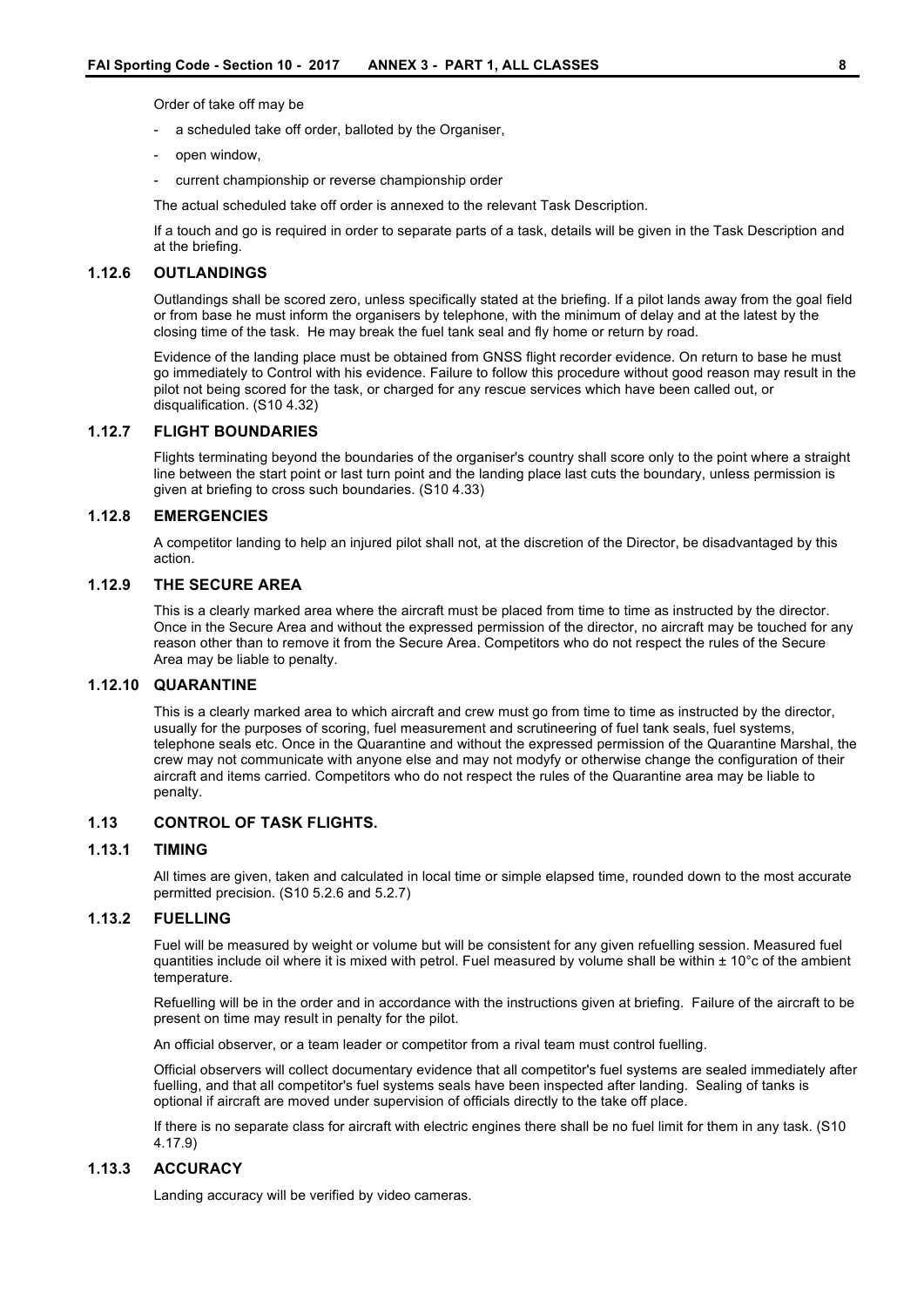### **1.13.4 GATES, TURNPOINTS AND MARKERS**

Gates are normally a straight line 250m wide perpendicular to the briefed track.

Gates may be:

- Known gates. Their position and height to be crossed will be briefed.
- Hidden gates. The height to be kept along the sections of the course where they are situated will be briefed.

Proof of passing a gate and it's timing will be by Marshals report or GNSS flight recorder evidence, as briefed.

Control points may be: A geographical point, a ground marker, a landing marker or a kicking stick.

Control points may be:

- Known control (turn) points. Their position and description will be briefed.
- Hidden control points. The track along which they will be found and their description will be briefed.

Proof of reaching a control point may be:

- by the competitor recording the symbol and position on the declaration sheet.
- by a Marshal's report.
- by flight recorder evidence.

The precise requirements will be described in the Task Description.

### **1.14 GNSS FLIGHT RECORDERS**

1.14.1 The status of GNSS flight recorder evidence relative to other forms of evidence is as follows:

- All aircraft shall carry a FR which will be used as primary evidence.
- In the event of a failure of the primary FR, a second FR or observer's report may be used as secondary evidence.
- 1.14.2 Only CIMA approved FRs may be used and they must be operated in strict accordance with their approval documents. (S10 A6)
- 1.14.3 The FR to be used by a pilot in a championship will be supplied by the pilot. The FR case must be clearly labelled with the pilots name and competition number and (if applicable) this information must be entered into the memory of the FR.
- 1.14.4 The pilot must make a data transfer cable and a copy of the transfer software available to the organization if required.

Before the championship starts, each FR must be presented together with its CIMA approval document to the organization for inspection and recording of type and serial number. The pilot must be sure it fully complies with any requirements in the approval document e.g. that manufacturer's seals are intact and it is equipped with a data-port sealing device if it is required or it will be rejected by the organization.

Once the championship has started the pilot must always use the same FR. In the event of a permanent failure, another FR may be used after it has been presented together with its CIMA approval document to the organization for inspection and recording of type and serial number.

All FR's must be presented to the organization for inspection immediately before the start of each task. If secondary evidence is presented then both sets must be clearly marked 1 and 2. Only one set of evidence will be used to verify the flight.

- 1.14.5 It is the pilots responsibility to ensure that he is fully aware of the functions and capabilities of his FR eg. that it has sufficient battery power and that the antenna is correctly positioned etc.
- 1.14.6 Where FR data is to be used for scoring, the organizer must have visited every location which could affect the scoring and got a GNSS fix of that position. E.g. turnpoints, hidden gates etc. It is not acceptable to extract positions from a map in any circumstances. Points that will not require FR evidence for scoring (eg. because a marshal will be taking times at a hidden gate) must be specifically briefed.
- 1.14.7 The scoring zone for FR's is independent of any other zone or sector (eg. one with ground observers). A scoring zone will normally be a cylinder of 200 m radius and of infinite height.

To score, a track fix point must either be within this circle, or the line connecting two sequential track fixes must pass through the circle. Additionally the task may require one of these fixes to be associated with a pilot event mark (PEV).

Complaints about the physical mis-positioning of a scoring zone relative to a turnpoint will not be accepted unless it can be shown that the physical position of the location is outside a circle of radius R= Rp/2 where Rp= Radius or size of the scoring zone defined by the organizers *( ie the physical location must lie inside an inner circle half the width of a gate or radius of a scoring zone).*

1.14.8 Gate or point time is taken from the fix immediately before it is crossed.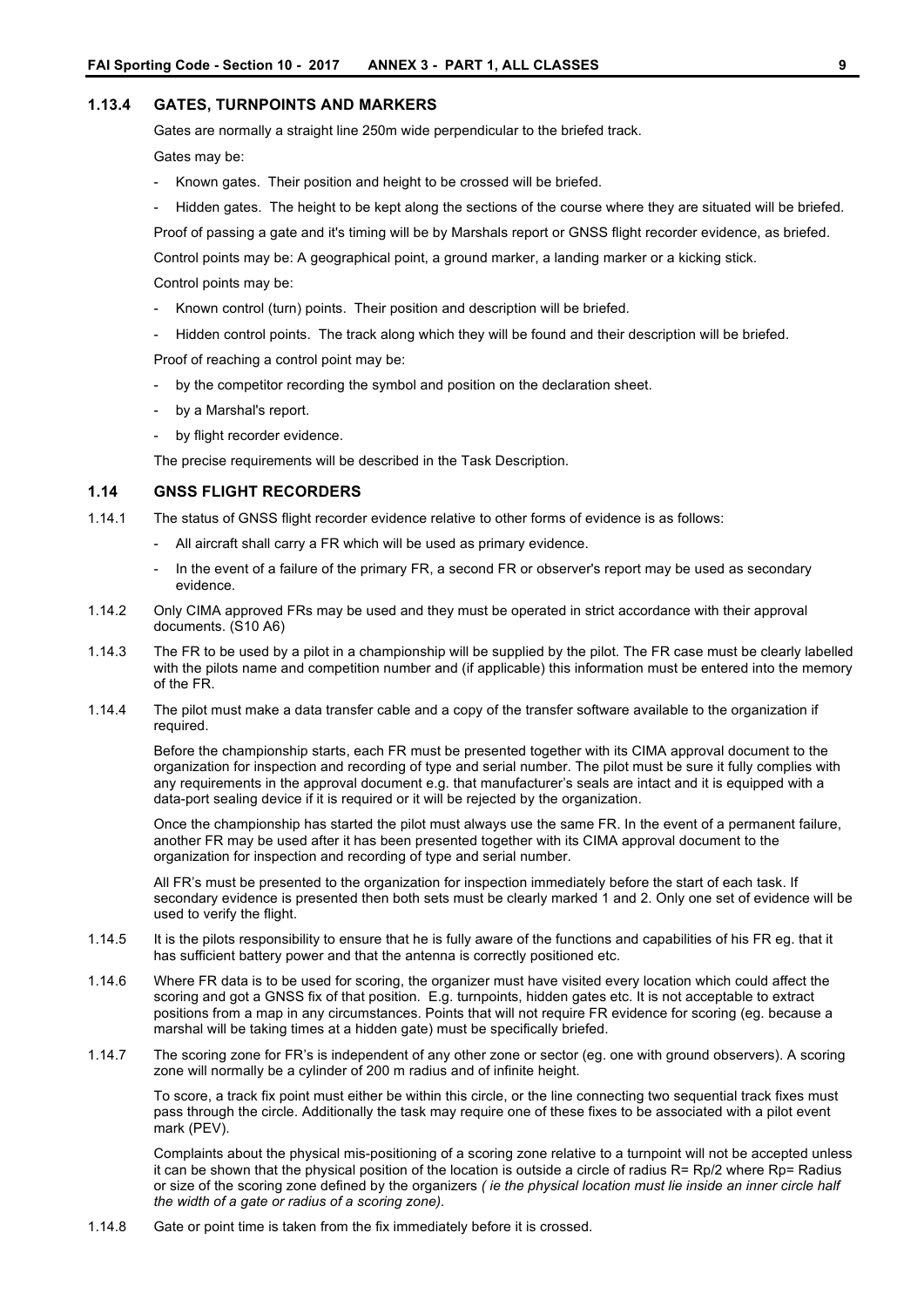### **1.15 SCORING**

### **1.15.1 GENERAL**

The overall results will be computed from the sum of the task scores for each competitor, the winner having the highest total score in the class. (S10 4.34.10)

A score given to a competitor shall be expressed to the nearest whole number, 0.5 being rounded up. (S10 4.34.13)

All distances not obtained from GNSS shall be calculated from the official map and rounded up to the next 0.5 km. (S10 4.34.14)

A pilot who did not fly scores zero and will be marked DNF or "Did Not Fly" on the score sheet. A pilot who is disqualified scores zero and will be marked DSQ or "Disqualified". (S10 4.34.15)

Deduction of penalty points shall be made after scoring for that task is completed. (S10 4.34.16)

If a pilot's score is for any reason negative including penalties his score for the task shall be taken as zero. Negative scores shall not be carried forward. (S10 4.34.18)

The following standard symbols will be used for scoring:

 $V =$  Speed,  $D =$  Distance,  $T =$  Time

The scoring system to be used shall be approved by the FAI Microlight Commission and attached to the Local regulations.

Score sheets shall state the date for the task and the date and the time when the score sheet was issued, the task number, classes involved, competitors name, country, competition number and score.

Each valid class shall be scored on a separate score sheet.

Score sheets shall be marked Provisional, and Official, or if a protest is involved, Final. A Provisional score sheet shall only become Official after all complaints have been answered by the Director. Scores shall not be altered when the Provisional sheet is made Official. (S10 4.34.3)

If a failure in GNSS flight analysis or scoring is discovered before the end of the championship and the failure is due to a technical error which emanates from the equipment being used for the GNSS flight analysis or scoring, this failure must be corrected regardless of time limits for complaints and protests. (S10 4.34.19)

#### **1.15.2 PENALTIES**

In general, any infringement of any flying, safety or task regulation will result in penalty.

Actions which will normally result in disqualification:

- a. Bringing the event, its organisers, the FAI or the sporting code into disrepute.
- b. The use of banned substances.
- c. Unauthorised interference with an aircraft in a Secure Area.
- d. Flight outside the specified flight envelope of the aircraft or dangerous flying.
- e. Flight or attempted flight with prohibited equipment.
- f. Unauthorised assistance during a task.
- g. Interference with the firmware or software of a CIMA approved GNSS flight recorder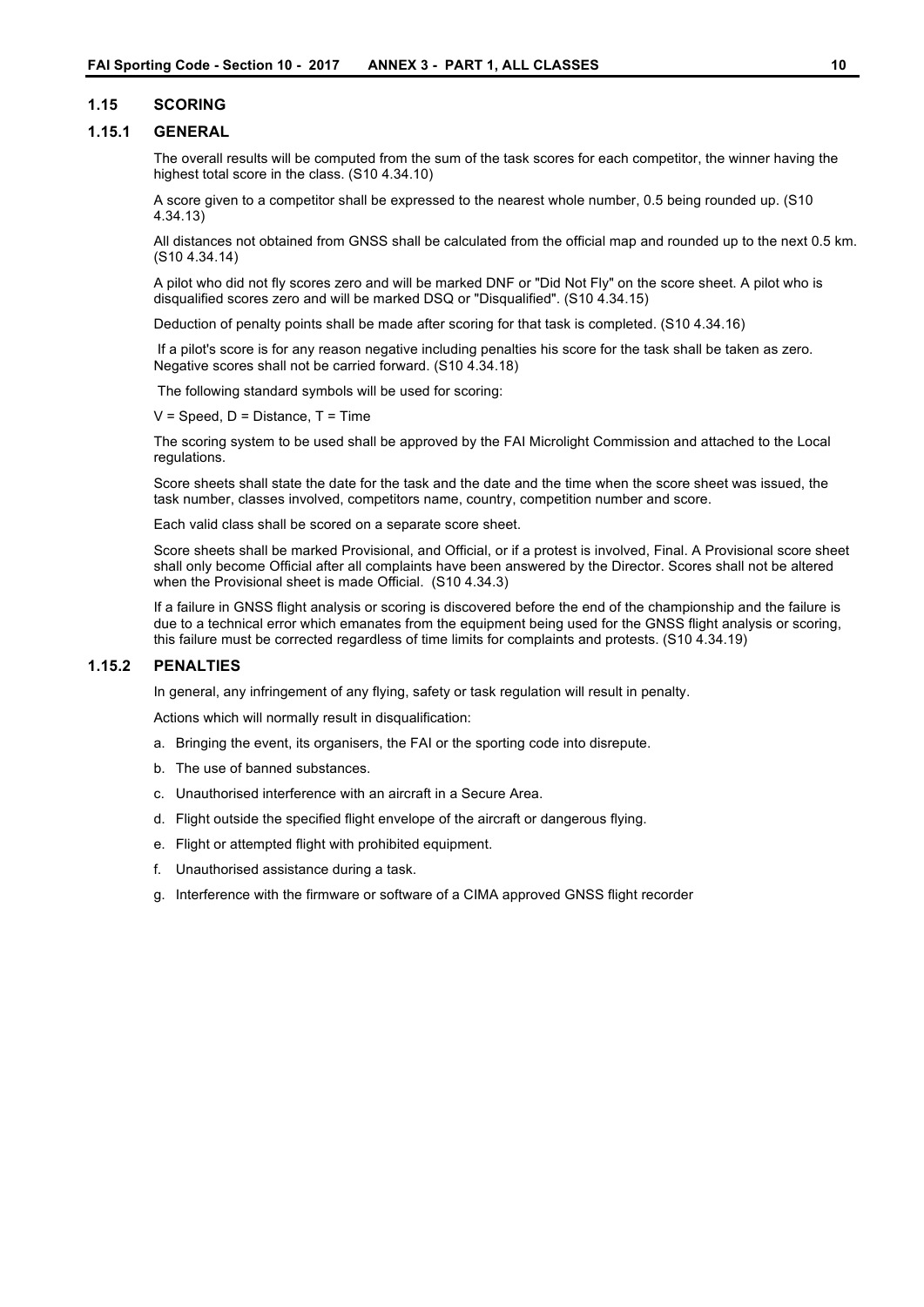# **Annex 3, Part 2. Applies to Microlights**

### **2.1 GENERAL REMARKS**

### **2.1.1 RANGE**

All aircraft will be expected to have a still air range of 250 km.

### **2.1.2 TAKE-OFF AND LANDING**

Unless it is stated differently in the task description all competition take-offs and landings must be completed using the marked deck.

### **2.1.3 CONTROL OF CLASS CONFORMITY:**

- **2.1.3.1** Weighing equipment shall be made available to competitors during the practice period. All aircraft may be weighed again at any time in the championships. The take-off weight is the weight of the aircraft ready to fly including pilot(s), fuel, and any supplementary equipment. The take-off weight must not exceed the FAI definition of a Microlight for the class in which it is flown.
- **2.1.3.2** Any competitor attempting to start a task overweight will be disqualified from that task.

### **2.1.4 CONTEST NUMBERS**

The numbers or letters supplied by the organisers shall be displayed on a suitable space on the underside of the wing with their top towards the leading edge The underside wing number shall be of a colour contrasting to the background. Identification may also be required on other parts of each Microlight (e.g. fin, cockpit side or pilot's helmet).

### **2.1.5 PROTECTIVE EQUIPMENT**

A protective helmet must be worn on all flights unless this restricts vision from within an enclosed cockpit canopy with supine seating. An emergency parachute system is highly recommended. (S10 4.24.1)

### **2.2 FLIGHT CONTROL**

### **2.2.1 FUEL**

Prior to fuelling for economy tasks, competitors must be able to demonstrate that their aircraft tanks are empty and that the engine cannot run in either the ground or in-flight attitude of the Microlight. The engine will then be run for 60 seconds to ensure all systems are free of air. Where possible, this process will take place immediately prior to the task to enable engines to be warmed up. When tanks are required to be sealed before a task the penalty for returning to the quarantine area with a broken or a missing seal will be 100% of the pilot score.

### **2.2.2 DISTANCE MEASUREMENTS**

Distance will be measured for all competitors on the same official map of a scale of 1:250,000. Measurement will be made to the nearest 0.5 km.

*Note:2.2.3 removed*

### **2.3 SCORING**

- **2.3.1** The total value of tasks flown in each class during the championships must as far as possible be very close to:
	- A Tasks for flight planning, navigation, etc with no fuel limit: 50% of the total value of the tasks flown.
	- B Tasks for fuel economy, speed, duration, etc with limited fuel: 20% of the total value of the tasks.
	- C Precision tasks: 30% of the total value of the tasks flown.
- **2.3.2** The winner of each class shall be the pilot or crew gaining the highest total points in the class. (S10 4.34.10)
- **2.3.3** The team prize shall be computed from the sum of the scores of the top three pilots from each country in each class in each task. The task score for which a pilot was disqualified shall not count for team scoring. Other valid tasks flown by this pilot are not affected. (S10 4.34.11)

### **2.3.4 CROSS COUNTRY TASKS**

The maximum score will be between 500 and 1500 points per task.

### **2.3.5 PRECISION TASKS**

The scoring formula for each precision task is to be found in A4, the task catalogue.

### **2.4 GENERIC TASKS**

### **2.4.1 FLIGHT PLANNING, NAVIGATION TASKS**

### **2.4.1.1 OBJECTIVES**

The objectives of a flight planning navigation task include testing the competitors' ability to: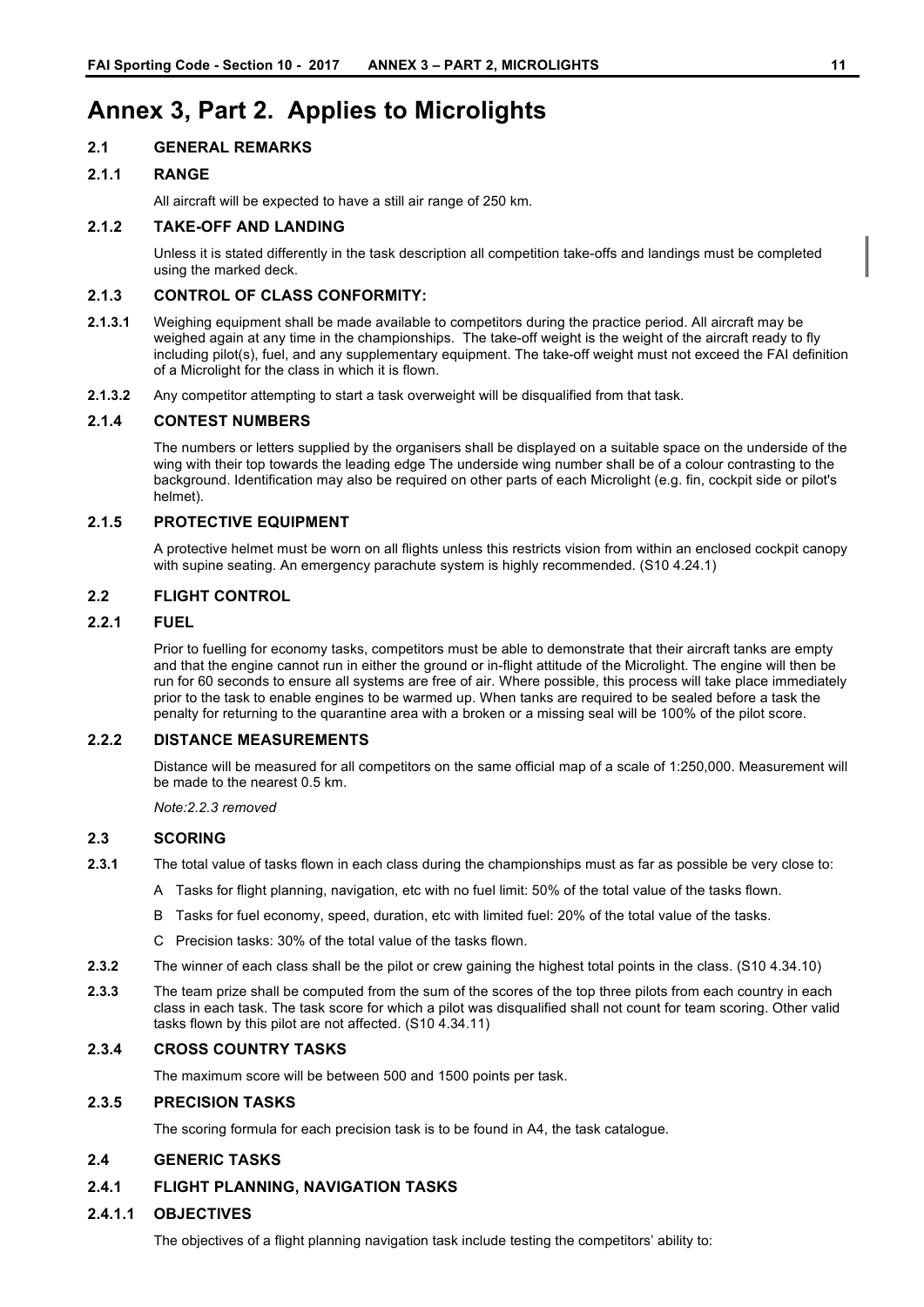- Plan a flight from information provided.
- Follow an accurate course in the prevailing conditions.
- Maintain a given or predicted ground speed.

### **2.4.1.2 SUMMARY**

Competitors are required to fly accurately along a course provided by means of:

- A straight line, an arc, a circle, a polygon, an irregular line or any combination of these drawn on a map.
- A line with beginning and end points marked on a map or provided as map references with geometric instructions specifying the line between them.
- A line start point marked on the map or provided as a map reference with geometric instructions specifying the route to be followed.
- A start point located on the ground with a true or magnetic heading or geometric instructions specifying the route to be followed.

The task may consist of one or several legs, each using any of the above. In addition competitors may be required to fly all or part of the course at a given or predicted ground speed.

### **2.4.1.3 EVIDENCE**

Evidence of the accuracy with which the competitors have flown may be provided by means of:

- Marks made by competitors on a map indicating the location of on-track ground features identified from photographs provided.
- Successful navigation by competitors to the next waypoint or turnpoint.
- Marshals observing and recording the time that aircraft pass through on-track gates or pass over waypoints or turnpoints.
- A GNSS record of the flight.

Competitors may be required to provide a pre-flight declaration which may include:

- A list of waypoints or turnpoints to be visited.
- The order in which waypoints or turnpoints are to be visited.
- The time a waypoints or turnpoints is to be visited.
- The predicted groundspeed over any part or parts of the course.

### **2.4.2 FUEL ECONOMY, SPEED RANGE, DURATION TASKS**

### **2.4.2.1 OBJECTIVES**

The objectives of a fuel economy task include testing the competitors' ability to:

- Maximise aircraft fuel performance.
- Predict aircraft fuel consumption.
- Use prevailing weather conditions to supplement fuel.

### **2.4.2.2 SUMMARY**

Competitors are required to fuel their aircraft with a measured volume or weight of fuel, or with the amount of fuel they predict they will need to fly a given task in the prevailing conditions, to seal their fuel tanks and then:

- Fly as far as possible before landing at a designated landing area.
- Fly for as long as possible before landing at a designated landing area.
- Fly a multi-leg task in which each leg may have different performance objectives.
- Fly a planned task before landing in a designated landing area.

Or any combination of these. Competitors may be permitted to fly to empty tanks or may be required to return with a specified safety quantity of fuel.

### **2.4.2.3 EVIDENCE**

Evidence of competitors' performance may be provided by means of:

- Marks made by competitors on a map indicating the location of ground features identified from photographs provided to prove distance travelled.
- Marshals observing and recording the time that aircraft pass through gates on or off the airfield to prove distance or time travelled.
- A GNSS record of the flight.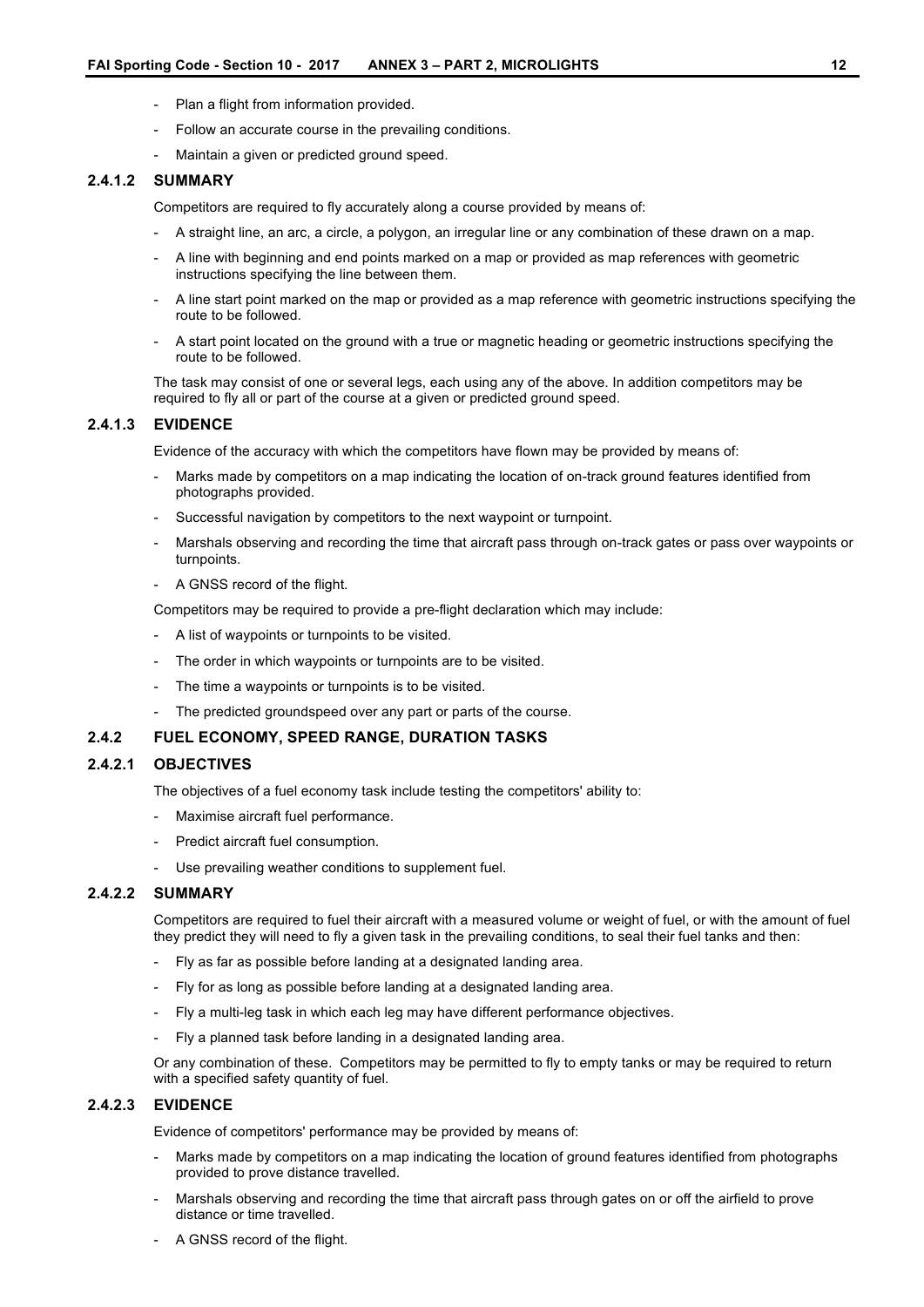Evidence of fuel consumption may be provided by:

- Verifying that the competitors' fuel tanks and systems are empty before fuelling.
- Measuring the fuel with which the tank is filled.
- Sealing the fuel tank before the flight.
- Verifying after the flight that seals on the fuel tank are intact.

### **2.4.3 PRECISION TASKS**

### **2.4.3.1 OBJECTIVES**

The objectives of a precision task involve testing the competitors' ability to handle their aircraft, where possible in circumstances similar to those that may be encountered during normal or emergency flying activity.

#### **2.4.3.2 SUMMARY**

Competitors are required to demonstrate:

- Normal takeoffs.
- Short takeoffs.
- Powered landings.
- Engine-off landings.
- Short landings.

### **2.4.3.3 EVIDENCE**

Evidence of competitors' skill may be provided by means of:

- Observation recorded by marshals with reference to marks or measurements on or near the ground.
- Tapes, ribbons, balloons or other items that may be cut or broken by an aircraft without causing damage to the aircraft or injury to the crew or observers.
- Electrical or electronic equipment that records the passage of the aircraft using a pressure detector, photo cell or similar device.

### **2.4.4 COMPOSITE OR SEQUENTIAL TASKS**

### **2.4.4.1 OBJECTIVES**

The objective of a composite task, which may combine any of the above, is to make the competition more demanding and more interesting for the competitors. The objective of a sequential task, in which any of the above tasks may follow another without a break, is to enable a competition director to run two tasks in a shorter time than would otherwise be possible.

#### **2.4.4.2 SUMMARY**

Composite tasks may combine any or all of the navigation, economy & precision tasks, although such tasks must be carefully designed in order to ensure that one aspect of the task does not compromise another. For example, precision tasks may usefully be combined sequentially with navigation or economy or other precision tasks. Care must be taken to ensure that a problem in the first task does not invalidate the next task in sequence. A timed economy task that ends with an engine off precision landing may be compromised by congestion around the landing deck.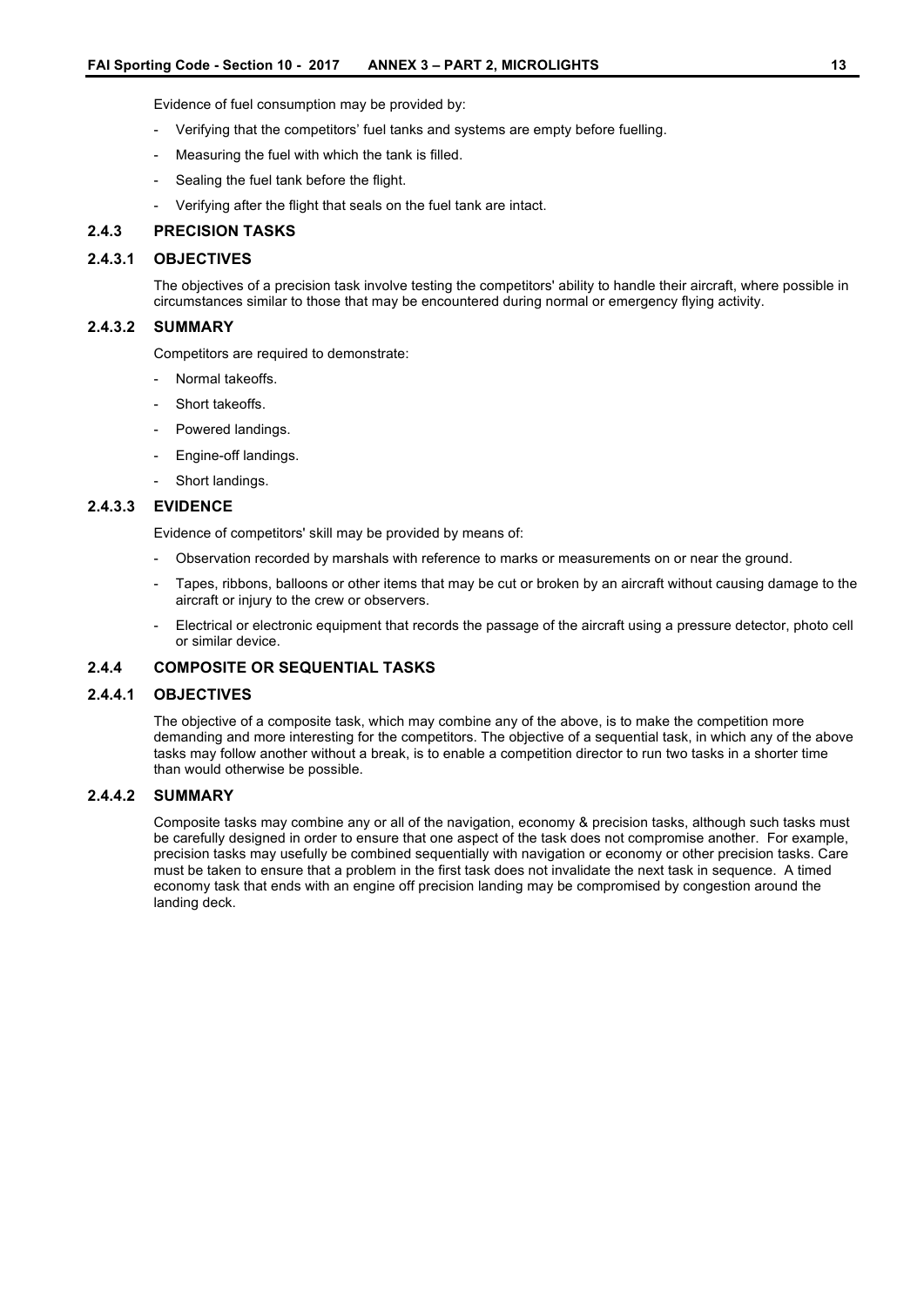# **Annex 3, Part 3. Applies to Paramotors**

### **3.1 GENERAL REMARKS**

### **3.1.1 RANGE**

All aircraft will be expected to have a still air range of 100 km.

### **3.1.2 THE SECURE AREA**

Is a clearly marked area where aircraft must be placed from time to time as instructed by the director. Once in the Secure Area and without the express permission of the director, no aircraft may be touched for any reason other than to remove it from the Secure Area.

Competitors who do not respect the rules of the Secure Area may be liable to penalty.

### **3.1.3 A "CLEAN" TAKE OFF**

Is defined as a take off attempt in which the canopy does not touch the ground between the moment it first leaves the ground and the moment ten seconds after the entire aircraft including the pilot is airborne.

#### **3.1.4 THE LAUNCH AND LANDING DECKS**

- The launch and landing decks are clearly marked areas defined at the briefing.
- Occasionally, the same area may be used for both launch and landing depending on the requirements of the task.
- Both launch and landing decks will normally be allocated as large an area as is available given the size of the airfield and any other space requirements imposed by the specific task being flown.
- A minimum of 100m x 100m is required per 30 competitors and should be scaled and/or reshaped, at minimum, proportionally according to competitor numbers.
- All delineating borders of a landing deck shall be clearly visible from the air.
- A landing deck will have a windsock within 100m of its boundary.
- There will be no significant obstacles within 200m of the boundary of a landing deck.
- Unless otherwise briefed, penalties will be awarded to Pilots or any part of their aircraft touching the ground anywhere outside the landing deck during a task.
- Launch areas shall be arranged and used such that no class of aircraft may launch or land from behind and/or overhead any other class.

### **3.1.5 CONTEST NUMBERS**

Aircraft shall carry the number centrally on the underside of the paraglider, top towards the leading edge.

### **3.1.6 EMERGENCY EQUIPMENT**

An emergency parachute is not to be considered as a part of the structural entity of an aircraft.

### **3.1.7 PROTECTIVE EQUIPMENT**

A protective helmet must be worn whenever the pilot is strapped into the harness of an aircraft. An emergency parachute system is mandatory.

### **3.1.8 PROHIBITED EQUIPMENT**

In addition to those items detailed in Part 1 of the local regulations: Disposable ballast & binoculars.

#### **3.2 FLIGHT CONTROL**

#### **3.2.1 TIMINGS**

Normally, take-off times are taken at the moment a pilot's feet leave the ground.

Normally, landing times are taken at the moment a pilot's feet or any other part of the pilot or aircraft touch the ground.

Timings may also be taken when the pilot kicks a stick or flies overhead an observer as briefed for the task in question.

A task is deemed to have started the moment the first pilot to take-off is ready to take-off and ends the moment the last pilot has landed and has exited the landing deck.

In the case of a take-off time window, the precise time of take-off is entirely at the discretion of the pilot but shall be within the overall time window. In the case where a particular take-off time is given, the clock will start running at that moment and the pilot may subsequently take-off at any time.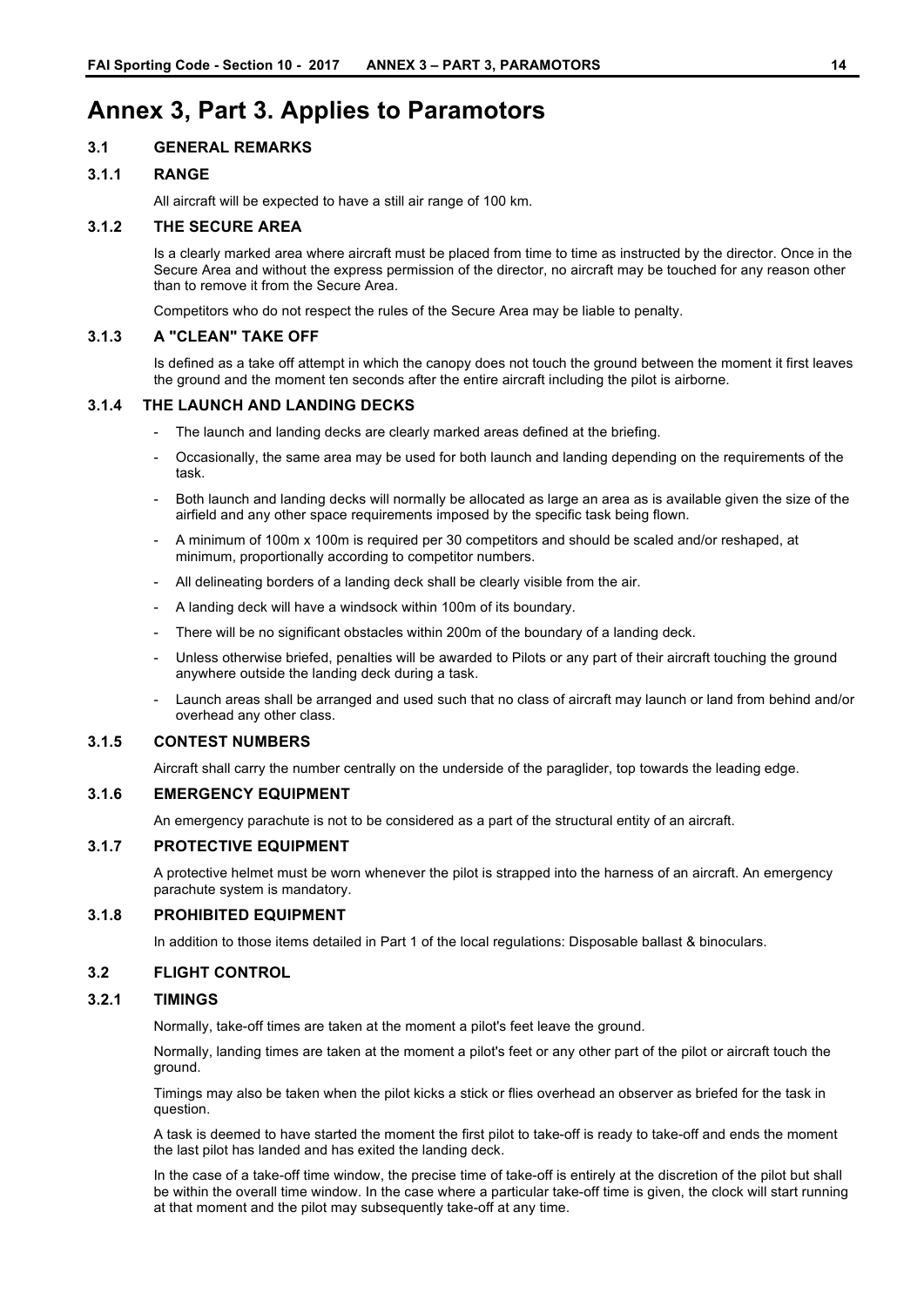### **3.2.2 DISTANCE MEASUREMENT**

All distance not obtained from FR's shall be calculated from the same official map, of a scale not smaller than 1:100,000. and rounded up to the next 0.5 km.

#### **3.2.3 FUEL MEASUREMENT**

Fuel will be measured by weight or volume but will be consistent for any given refuelling session. Refuelling will be in the order and in accordance with the instructions given at briefing. Failure of the aircraft to be present on time may result in penalty for the pilot.

Competitors must be able to demonstrate that their entire fuel system is empty.

### **3.2.4 FLIGHT ACCURACY MEASUREMENT**

#### Ground markers

Certain ground markers may be designated as "Landing markers", where a bonus score may be available in the task for landing on the marker. Landing markers are min. 4m x 4m.

Kick sticks

- Some tasks may involve the use of "Kicking sticks". A valid strike on a stick is one where the pilot or any part of the aircraft has been clearly observed to touch it OR when electronic 'kick stick' sensors which have been shown to meet the standard tests are used, a valid strike is one which is recorded by the device.
- The stick should be approx. 2m in height, visible from a range of at least 250 meters, and of a construction such that it is unlikely to enter a propeller once struck.
- One or more sticks may be used in a task for the purposes of separating elements of that task (e.g. to take a time) and a bonus score may be available for successfully kicking a sequence of sticks in a given order and/or time.

#### **3.3 FLYING THE TASKS**

#### **3.3.1 PROPORTIONS**

The proportion of the tasks accumulated during the championship is approximately A: B:C = 1/3:1/3:1/3

### **3.3.2 ASSISTANTS**

#### 3.3.2.1 GENERAL

Help from assistants is positively encouraged until a competitor enters the deck to start a task. From that moment onwards, all external assistance is forbidden except from marshals or those people expressly appointed by the Director, until the moment the competitor leaves the deck having finished a task, or otherwise lands according to the outlanding rules.

#### 3.3.2.2 PL1 WHEEL-CHAIRED DISABLED PILOT

A disabled pilot flying in PL1 class may be assisted in pre-launch preparation by one authorized person. Once the pilot is ready to launch, the assistant shall report that fact to the marshal, and will not help any more in the launch procedure. Either holding any part of Paramotor or wing canopy, or giving information about a canopy inflation is considered as a help.

### **3.3.3 TAKE-OFF**

In all tasks A PF must be foot launched and a PL must take off on its wheels.

No pilot may take-off without permission from the Director or a Marshal.

Open window or given order of take off may be applied to tasks.

All take-offs, unless otherwise briefed, must be effected entirely within the landing deck, except for emergency provisions given at briefing. Failure to comply will result in a penalty of 20% of the pilot's score.

Before departure, a pilot and/or his aircraft may be inspected at any time for contravention of any regulations. It is the duty of competitors to assist marshals as much as possible in expediting an inspection.

Except in specified tasks, an aborted take-off does not in principle attract any penalty, however the pilot must comply with any instruction from the marshals to expedite a re-launch or the pilot risks being relegated to the end of the queue.

In the case where the take-off order is given:

- The first 6 pilots must be ready to takeoff at the start of the task.
- Every pilot must take off before the sixth pilot in order after him has taken off or a 20% penalty will apply.
- If a marshal considers a pilot to be causing unreasonable delay (has been on the deck more than 20 minutes with the opportunity to take off), a 20% penalty will apply.

In the case where a particular take-off time is given, the clock will start running at that moment and the pilot may subsequently take-off at any time.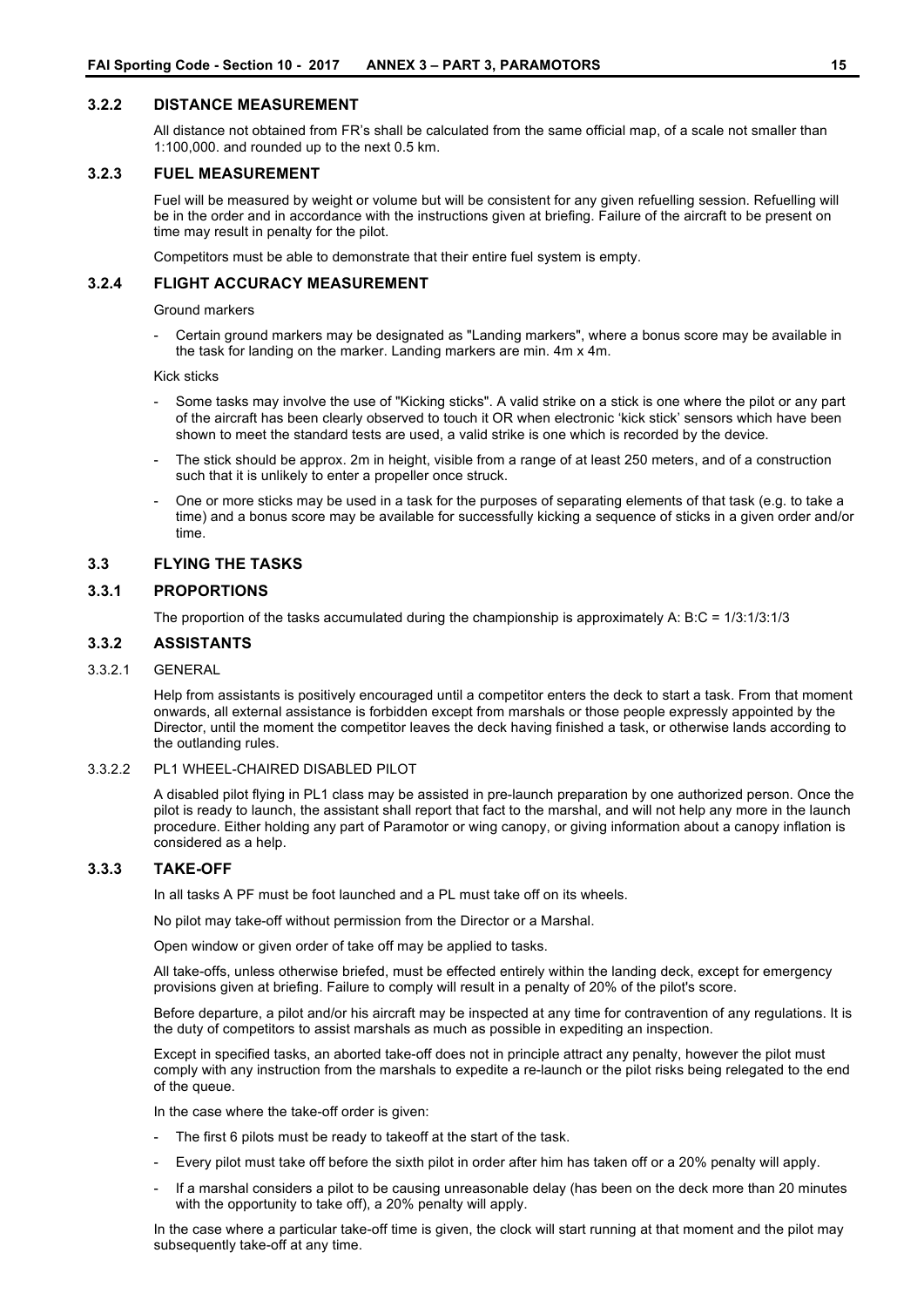#### **3.3.4 FLIGHT LIMITATIONS**

Aerobatics and manoeuvres such as stalls, B-line stalls, deep stalls and spins are prohibited. 'Big ears' is accepted.

#### **3.3.5 LANDING**

All landings, unless otherwise briefed, must be effected entirely within the landing deck, except for emergency provisions given at briefing. Failure to comply will result in a penalty of 20% of the pilot's score. The pilot may be liable to penalty if he or any part of his aircraft touches the ground outside the deck before he has removed his harness.

- Upon landing, pilots must immediately remove their aircraft from the deck.
- Landings outside the landing deck but within the airfield boundary will attract a 20% penalty.
- Pilots 'abandoning' their aircraft on the landing deck will be liable to penalty.

In tasks where pilots are asked to make a precision landing or to land on a marker:

**In PF**: The objective is for the pilot to make a good landing on his own two feet without falling over. "Falling over as a result of the landing" will be interpreted as:

- GOOD: If the pilot falls to ONE knee landing score as achieved.
- BAD: If the pilot falls to TWO knees OR if any part of the power unit touches the ground during the landing process - zero landing score.

**In PL**: The objective is for the pilot to make a good landing after which the aircraft comes to rest the right way up and without any damage. Zero landing score if the aircraft comes to rest off all its wheels or is structurally damaged in any way, although failure to restart the engine will not incur a penalty.

In tasks where the pilot is asked to switch off his engine above specific heights, the heights will be determined by:

- 500 Ft: "The engine must be stopped & propeller stationary for a minimum period of 60 seconds before any part of the aircraft or the pilot touches the ground."
- 15 ft: "The engine must be stopped & propeller stationary for a minimum period of 2 seconds before any part of the aircraft or the pilot touches the ground."

Obstruction at landing markers: If a pilot or any part of his aircraft obstructs the attempted landing or the takeoff of another competitor at a landing marker then a 20% penalty will apply. However, any pilot who scores more than zero for his landing at a landing marker has exclusive use of the area immediately surrounding the marker for a maximum period of one minute in which to clear his aircraft from the area.

#### **3.3.6 EMERGENCIES**

All pilots must fold up their canopies immediately upon landing. A canopy that has not been folded within three minutes indicates the pilot is in need of help. Any pilot who observes such a situation is obliged to render assistance and contact the organization as soon as possible.

#### **3.4 SCORING**

### **3.4.1 ALL TASKS**

The maximum score may be up to 1000 points per task and is generally calculated as follows:

 $P = Q/Qmax \times 1000$ 

Where:  $Q =$  pilot scores,  $Q$  max = best score for the task,  $P =$  Total score

but, depending on the task, absolute scores for pilots' performance may also be awarded either in combination with the above or exclusively. Where a combination is used the total available absolute score shall not be more than 50% of the total available score.

e.g.:  $P = Q/Qmax \times 750 + y$  (where the maximum value of y would be 250)

OR  $P = y$  (where the maximum value of y could be 1000)

In all cases:  $P =$  Total score,  $Q =$  pilot score,  $Q$  max = best score for an element of the task,  $y =$  an absolute score

The winner of the class shall be the pilot gaining the highest total points in the class

The Paramotor team prize is computed from the sum of the scores of the top three pilots of each country in each task in each valid class which has minimum of 8 pilots.

The task score for which a pilot was disqualified shall not count for team scoring. Other valid tasks flown by this pilot are not affected (S10 4.34.12)

In the PF and PL classes, if less than 50% of pilots in class start a task then after all penalties have been applied each pilot score for the task will be reduced on a pro-rata basis according to the following formula:

Pilot final task score = Ps\*(MIN(1,(Ts/Tc)\*2))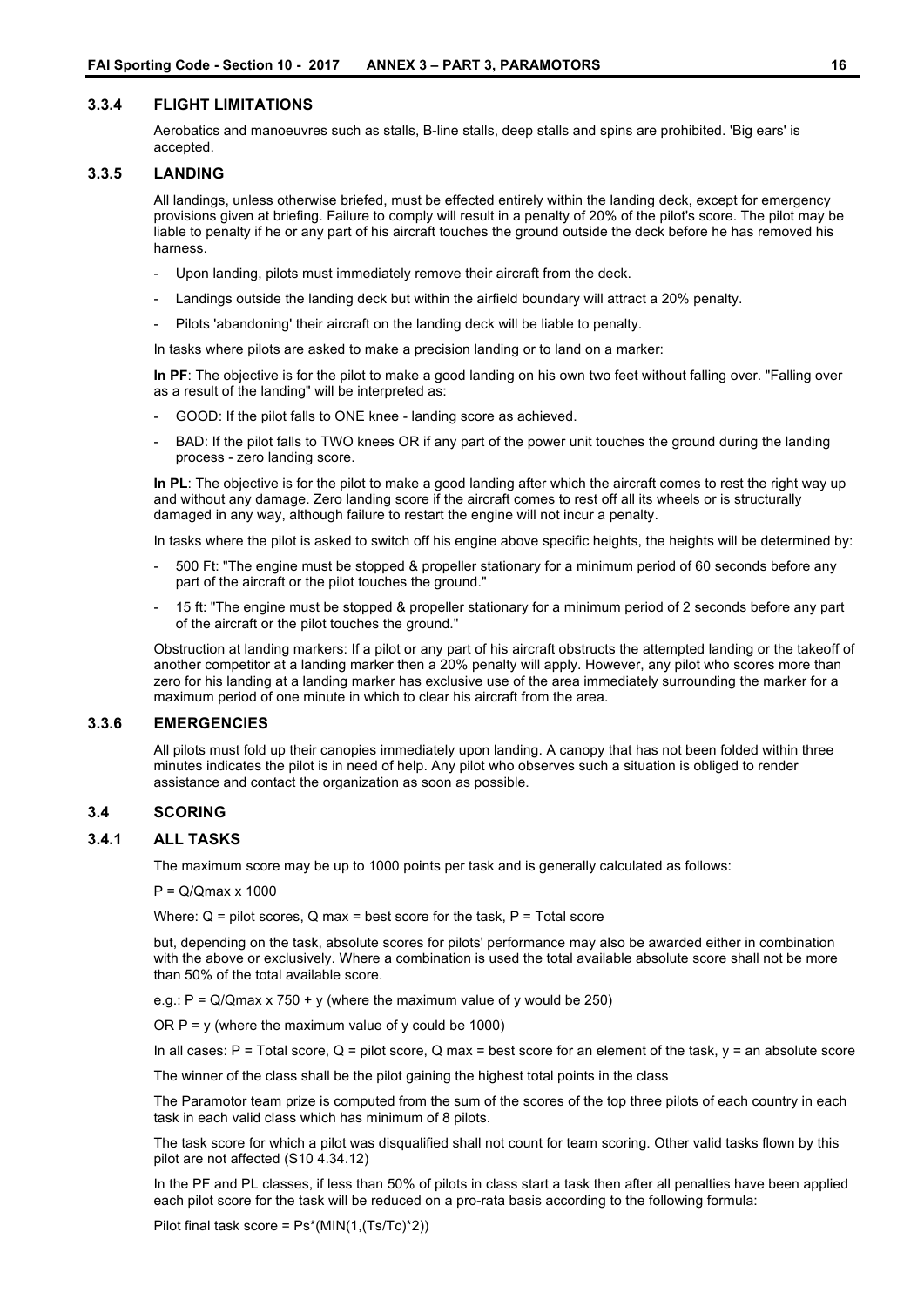### Where

Ps = Pilot task score after all penalties Etc are applied.

Ts = Total started; Total number of pilots in class who started the task (ie properly, beyond 5 minute rule).

Tc = Total class; Total number of pilots in class.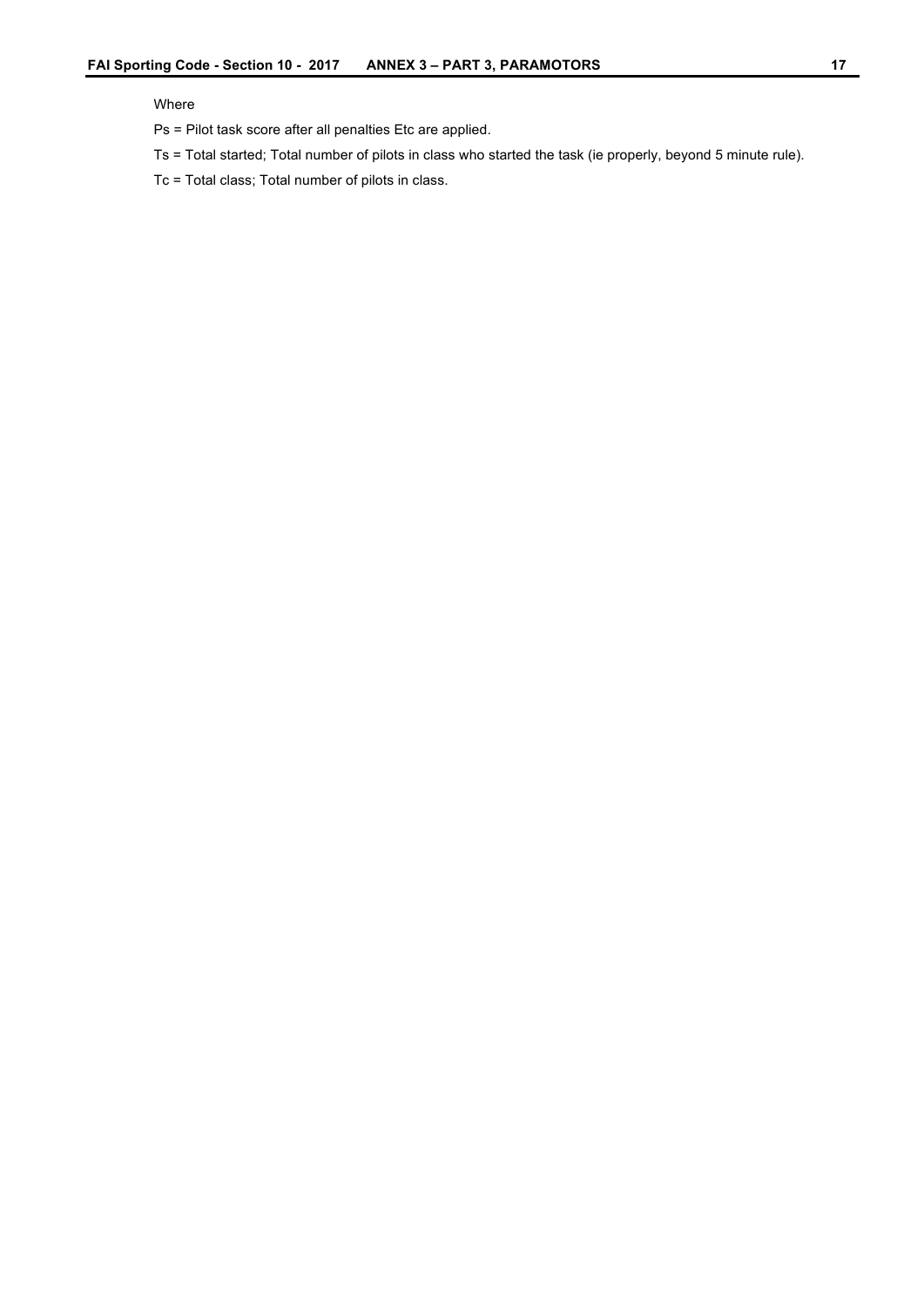# **ENTRY FORM EXAMPLE**

ENTRY FORM FOR (Title of Championships, Dates, Location, Country)

| F-mail and the contract of the contract of the contract of the contract of the contract of the contract of the |
|----------------------------------------------------------------------------------------------------------------|

We wish to enter the following competitors who qualify under the FAI Nationality or Residence Rules (GS 3.7):

| Name | Age | Gender | Comp. P1 |                    | Sporting<br>Licence Nº | Pilot Licence Nº |
|------|-----|--------|----------|--------------------|------------------------|------------------|
|      |     |        | class    | <b>NAV</b><br>ASST |                        |                  |
|      |     |        |          | TL                 |                        |                  |
|      |     |        |          |                    |                        |                  |
|      |     |        |          |                    |                        |                  |
|      |     |        |          |                    |                        |                  |
|      |     |        |          |                    |                        |                  |
|      |     |        |          |                    |                        |                  |
|      |     |        |          |                    |                        |                  |
|      |     |        |          |                    |                        |                  |
|      |     |        |          |                    |                        |                  |
|      |     |        |          |                    |                        |                  |
|      |     |        |          |                    |                        |                  |
|      |     |        |          |                    |                        |                  |
|      |     |        |          |                    |                        |                  |
|      |     |        |          |                    |                        |                  |
|      |     |        |          |                    |                        |                  |
|      |     |        |          |                    |                        |                  |
|      |     |        |          |                    |                        |                  |
|      |     |        |          |                    |                        |                  |
|      |     |        |          |                    |                        |                  |
|      |     |        |          |                    |                        |                  |
|      |     |        |          |                    |                        |                  |
|      |     |        |          |                    |                        |                  |

Note : The maximum number of aircraft which may be entered is ......... with not more than ........ in any class.